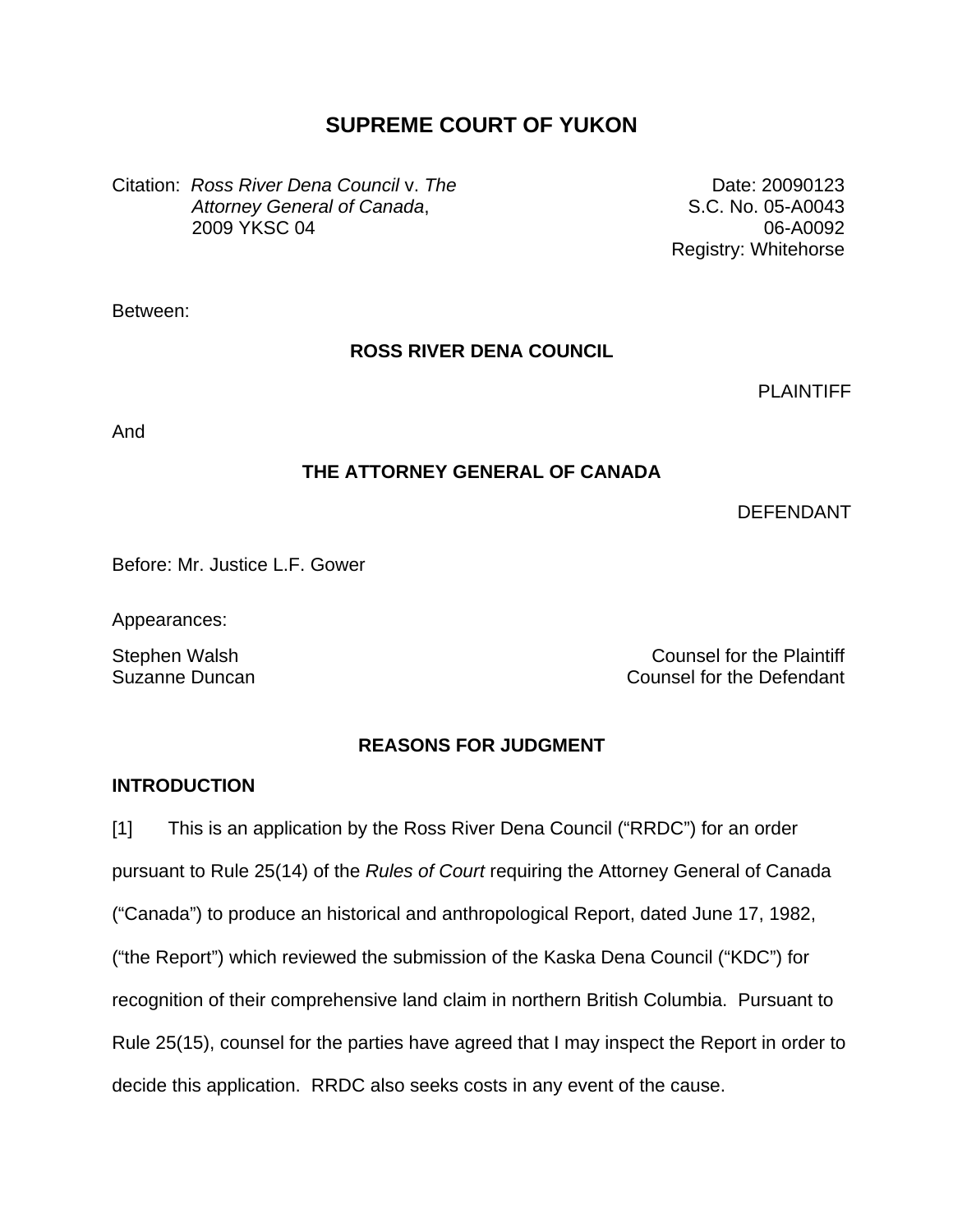### **ISSUES**

- [2] The issues on this application are as follows:
	- 1. Canada submits that, since the Report reviewed KDC's claim in British Columbia, it can have no relevance to the within actions, which are solely concerned with RRDC's claims with respect to lands in the Yukon.
	- 2. Canada submits that, as the parties' are still in the early stages of this litigation and that discoveries have not yet commenced, it would be premature for the Court to order production of the Report, since the facts which RRDC seeks to establish through the Report may become available by other means and through other documents.
	- 3. Is the Report subject to solicitor-client privilege?
	- 4. Alternatively, is the Report subject to settlement privilege?
	- 5. If the Report is subject to either form of privilege, or both, has the privilege been waived?

## **ANALYSIS**

### **Relevance**

- [3] RRDC has pled in its Statement of Claim in the '05 action the following:
	- "2. The plaintiff and its members are part of the Kaska tribe of Indians.
	- 3. The Kaska tribe of Indians, also known to the defendant Crown and its servants or agents as 'the Kaska' or 'the Kaska nation', is one of the aboriginal peoples of Canada, and is hereinafter referred to as 'the Kaska'

…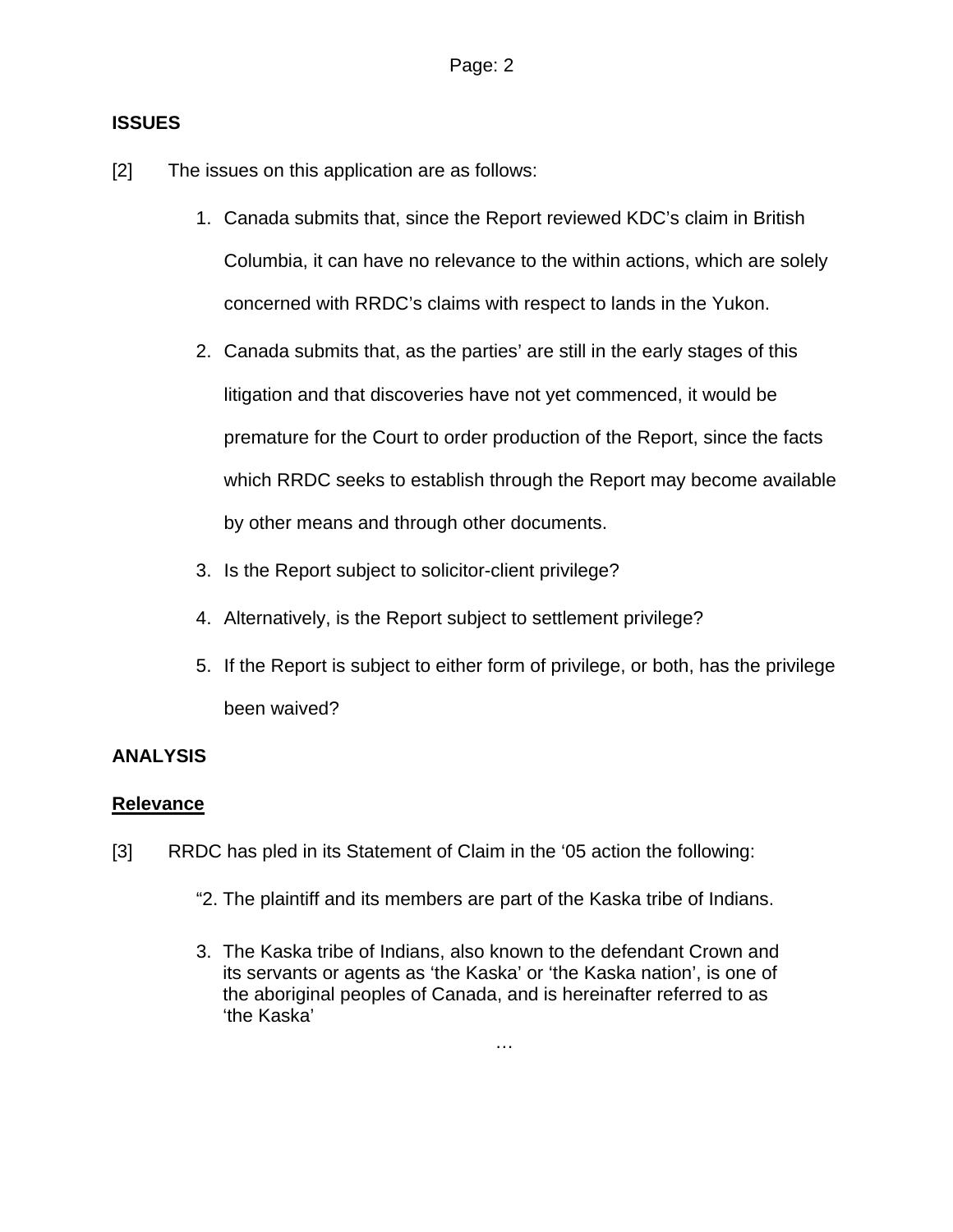- 4. The Kaska's traditional territory includes what is now the southeastern part of the Yukon, and also includes adjacent lands in the Northwest Territories and British Columbia as shown on the map attached hereto as Schedule "A"."
- [4] In its Statement of Defence in that action, at para. 4, Canada has pled that it:

"has no knowledge of the facts alleged at paras. 2, 3, [and] 4… of the Statement of Claim; does not admit them to be true; and puts the plaintiff to the strict proof thereof."

- [5] In its Statement of Claim in the '06 action, RRDC has made similar pleadings:
	- "4. The plaintiff and its members are part of the Kaska tribe of Indians. …
	- 6. The Kaska tribe of Indians also known to the defendant Crown and her servants and agents as 'the Kaska' or 'the Kaska nation', is one of the aboriginal peoples of Canada, and is hereinafter referred to as 'the Kaska'

…

- 8. The whole of the traditional territory claimed by the Kaska includes what is now the south-eastern part of the Yukon, also includes adjacent lands in the Northwest Territories and British Columbia as shown on the map attached hereto as Schedule "A"."
- [6] Once again, in its Statement of Defence in the '06 action, Canada similarly pled that it:

"has no knowledge of the facts alleged at paras. 4, 6 [and] 8 …of the Amended Statement of Claim; does not admit them to be true; and puts the plaintiff to the strict proof thereof."

[7] Further, in Canada's "Reply to Notice to Admit", dated May 31, 2006, at para. 1,

Canada stated that it:

"has no knowledge of the fact that the plaintiff band and its members are part of an aboriginal people of Canada known to the defendant and her servants or agents as 'the Kaska tribe' or 'the Kaska nation'; [and it] further does not admit that to be true."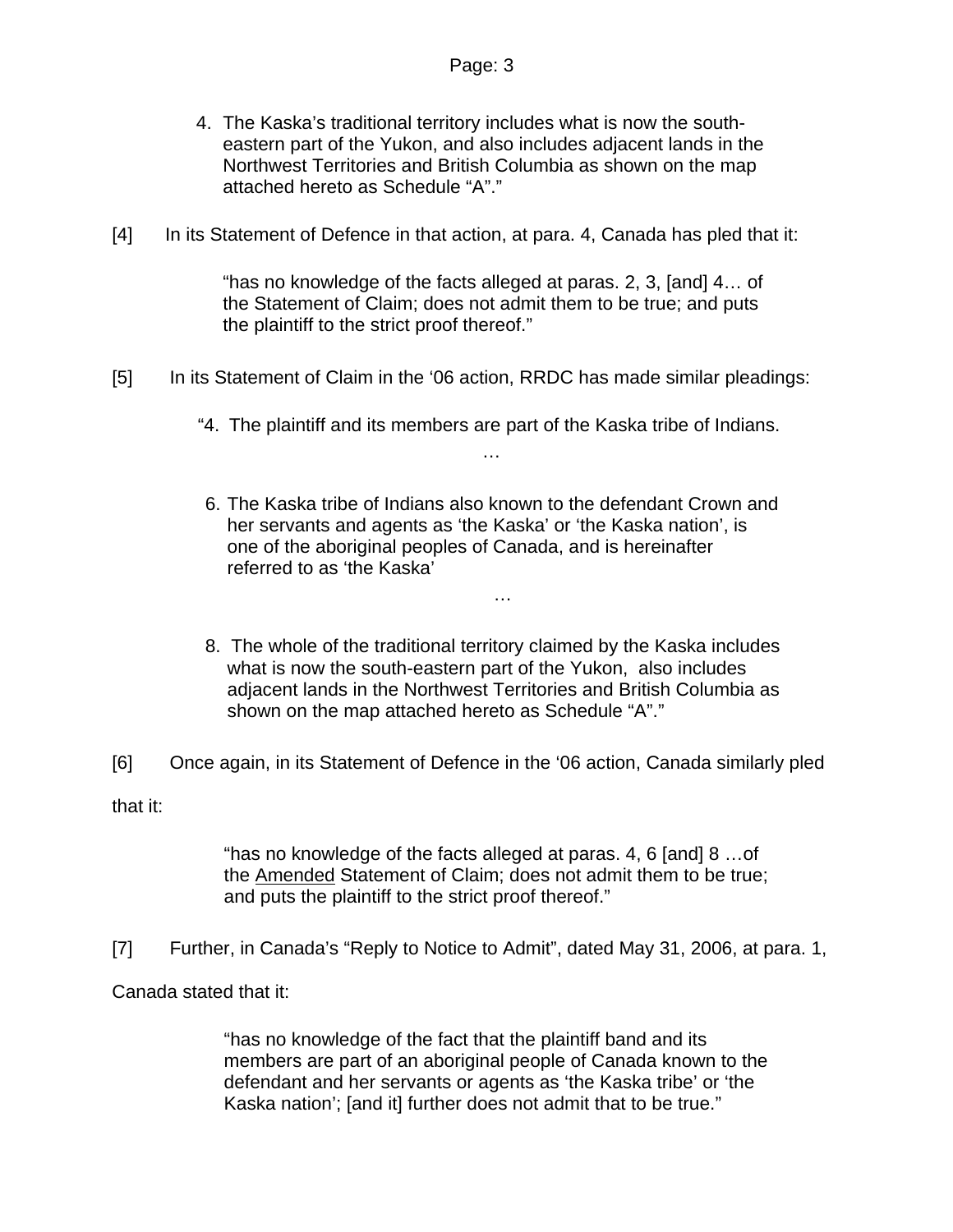[8] Canada further stated, at para. 4 of the Reply to the Notice Admit, that it:

"admits that traditional territory claimed by the Kaska includes what is now the south-eastern part of the Yukon and also includes adjacent parts of British Columbia and the Northwest Territories.

[It] further says that [it] does not admit the existence, location and extent of the 'Kaska traditional territory' because [it] does not know that the territory exists, or the location of it…"

[9] Canada submits that the Report is focussed on the claimed territory of the KDC in British Columbia and not in Yukon, and that nowhere in the Report is RRDC mentioned or referred to. Therefore, since RRDC has made it clear in the within actions that the subject matter of its claims is confined to lands in the Yukon, the Report can have no relevance. However, Canada concedes that the Yukon is mentioned in the Report, if "only in passing", and that there is also reference in the Report to "the Kaska Dena Tribal Council", "the Kaska people", "the Kaska Dena people" and "the Kaska". [10] The leading case for the test for relevance in this context is *Peter Kiewit Sons Co. of Canada Ltd.* v. *British Columbia Hydro & Power Authority*, (1982) 134 D.L.R. (3d) 154 (B.C.S.C.). In that case, McEachern C.J. referred to the *Peruvian Guano* case<sup>[1](#page-3-0)</sup> from the

English Court of Appeal. At para. 19 of McEachern C.J. quoted Lord Justice Brett in

*Peruvian Guano*:

"It seems to me that every document relates to the matters in question in the action, which not only would be evidence upon any issue, but also which, it is reasonable to suppose, contains information which may--not which must--either directly or indirectly enable the party requiring the affidavit either to advance his own case or to damage the case of his adversary. I have put in the words 'either directly or indirectly,' because, as it seems to me, a

<span id="page-3-0"></span> $\overline{a}$ <sup>1</sup> *The Compagnie Financiere et Commerciale du Pacifique* v. *The Peruvian Guano Company* (1882), 11 Q.B.D. 55 (C.A.)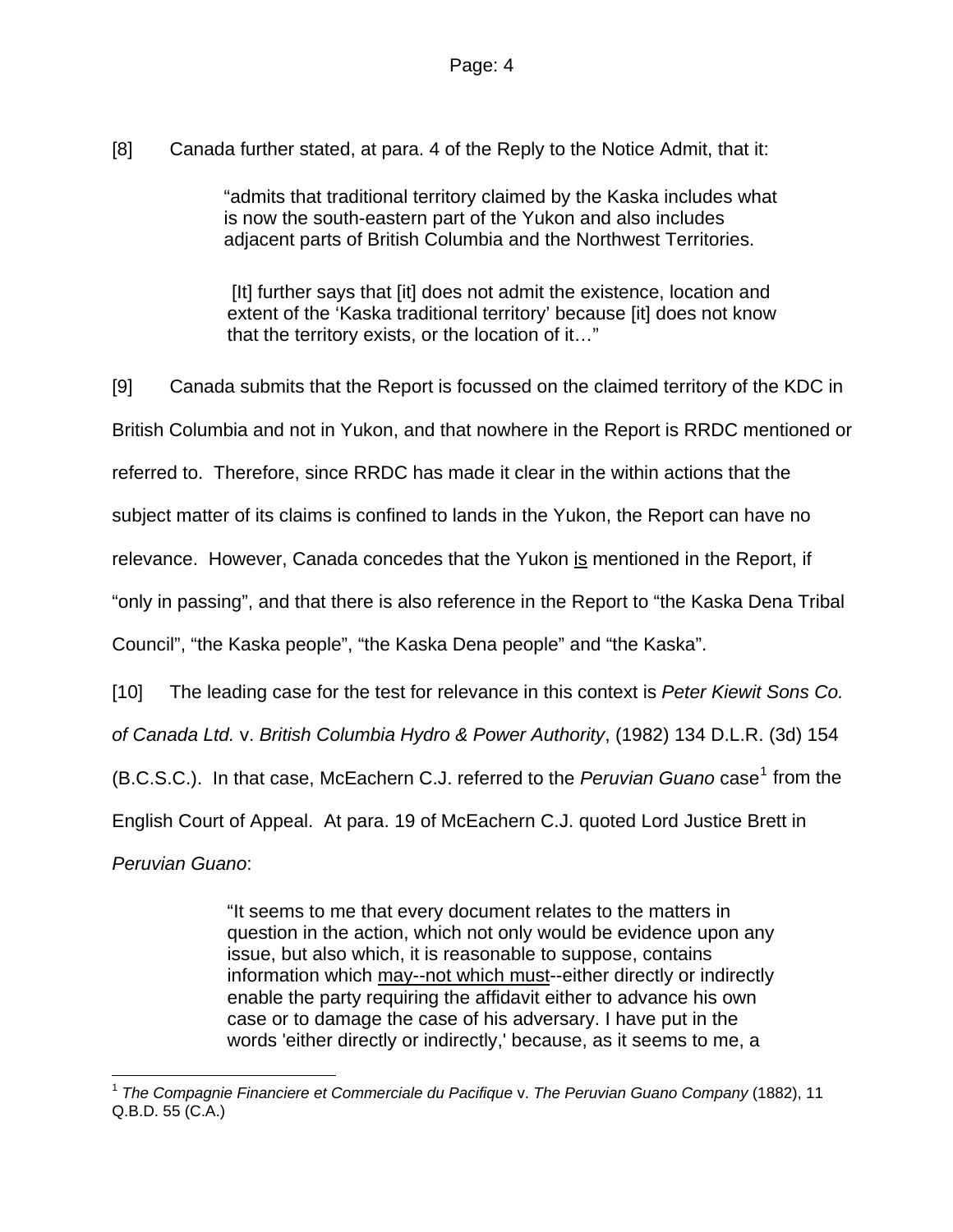#### Page: 5

document can properly be said to contain information which may enable the party requiring the affidavit either to advance his own case or to damage the case of his adversary, if it is a document which may fairly lead him to a train of inquiry, which may have either of these two consequences..." (my emphasis)

Although McEachern C.J. declined to follow *Peruvian Guano* on the facts before him, he did describe it as "an ancient and well established" authority "which has stood unchallenged in Britain and in [British Columbia] for 100 years" (para.22).

[11] As mentioned, with the agreement of counsel, I was provided a copy of the Report to review, as well as copies of subsequent legal opinions obtained by Canada, which refer to the Report (dated September 30, 198[2](#page-4-0) and August 3, 1983, respectively).<sup>2</sup> There are a number of references in the Report to the Kaska people in the Liard River drainage basin and in the Frances Lake area, which I take to be the Frances Lake in Yukon, north of Watson Lake. There is also specific reference to the Kaska Dena people residing in Watson Lake, Yukon. There are general references to the archaeological and cultural history of the Kaska Dene, including those Kaska in the Yukon. Whether and to what extent these references will assist RRDC in addressing the issues raised by Canada with respect to the identity of the Kaska tribe or the Kaska Nation, the relationship between RRDC and the Kaska, and the existence and location of the Kaska traditional territory, is not for me to decide at this stage. I agree with the submission of RRDC's counsel that the Report is relevant if it contains any evidence going to those issues. As I interpret *Peter Kiewet*, it is sufficient if this information "may" assist RRDC either to advance its own case or to undermine that of Canada's. I am satisfied that the Report meets this test of relevance.

<span id="page-4-0"></span> 2 These documents are attached as exhibits to the Affidavit of Lisa Murphy #3, dated November 26, 2008, which I sealed pending my decision on this application.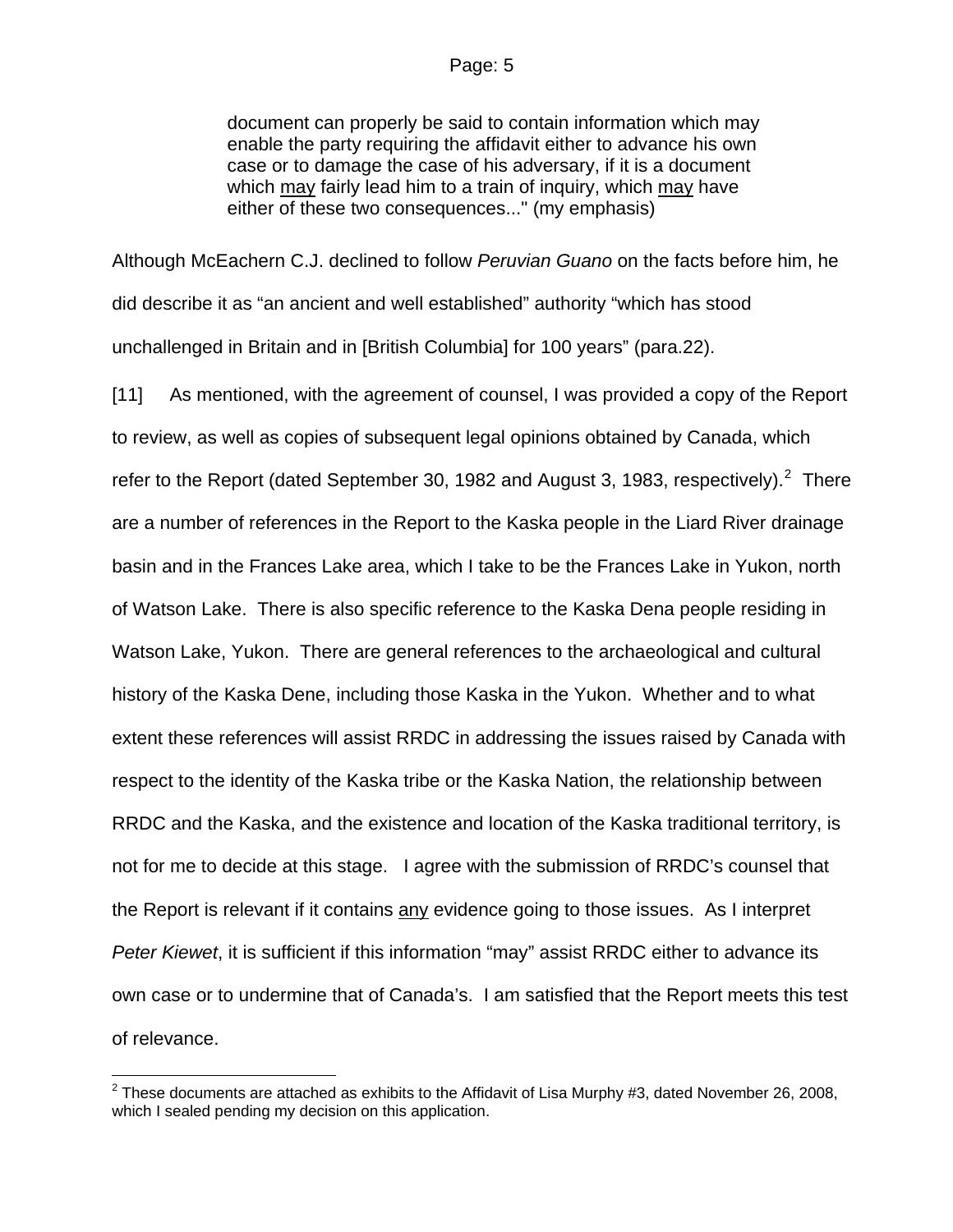### **Is the application premature?**

[12] Rule 25(14) states:

"The court may at any time, on the application of a party, order production for inspection of documents that are not privileged and that are in the possession, control or power of a party." (my emphasis)

[13] In my view, if the evidence sought is relevant, then the general rule is that the party seeking production of it is entitled to disclosure, subject only to a claim of privilege. With respect, it is no answer for Canada to argue that the facts sought by RRDC through the Report may be discoverable by other means, and/or in other documents, at a later stage in these proceedings. To delay production, which RRDC is presently entitled to, simply because RRDC "may" obtain the same evidence later in the proceeding would be unfair to RRDC, as it would likely add to the length and cost of this litigation.

[14] Further, RRDC has given notice that it may want to rely on the contents of the Report in two upcoming pre-trial motions. The first of these will be an application by RRDC to strike portions of Canada's Statements of Defence, where Canada has pled that it has "no knowledge" of matters relating to the existence of the Kaska or their traditional territory, as set out in the pleadings I quoted above. The subsequent application will be by Canada to challenge RRDC's ability to prosecute these matters as "representative" actions. One of the grounds Canada will argue on their application is that the Kaska Nation and its members cannot be identified for the purposes of the representative action. Once again, this simply underscores the possibility that the contents of the Report "may" be of assistance to RRDC in litigating both applications.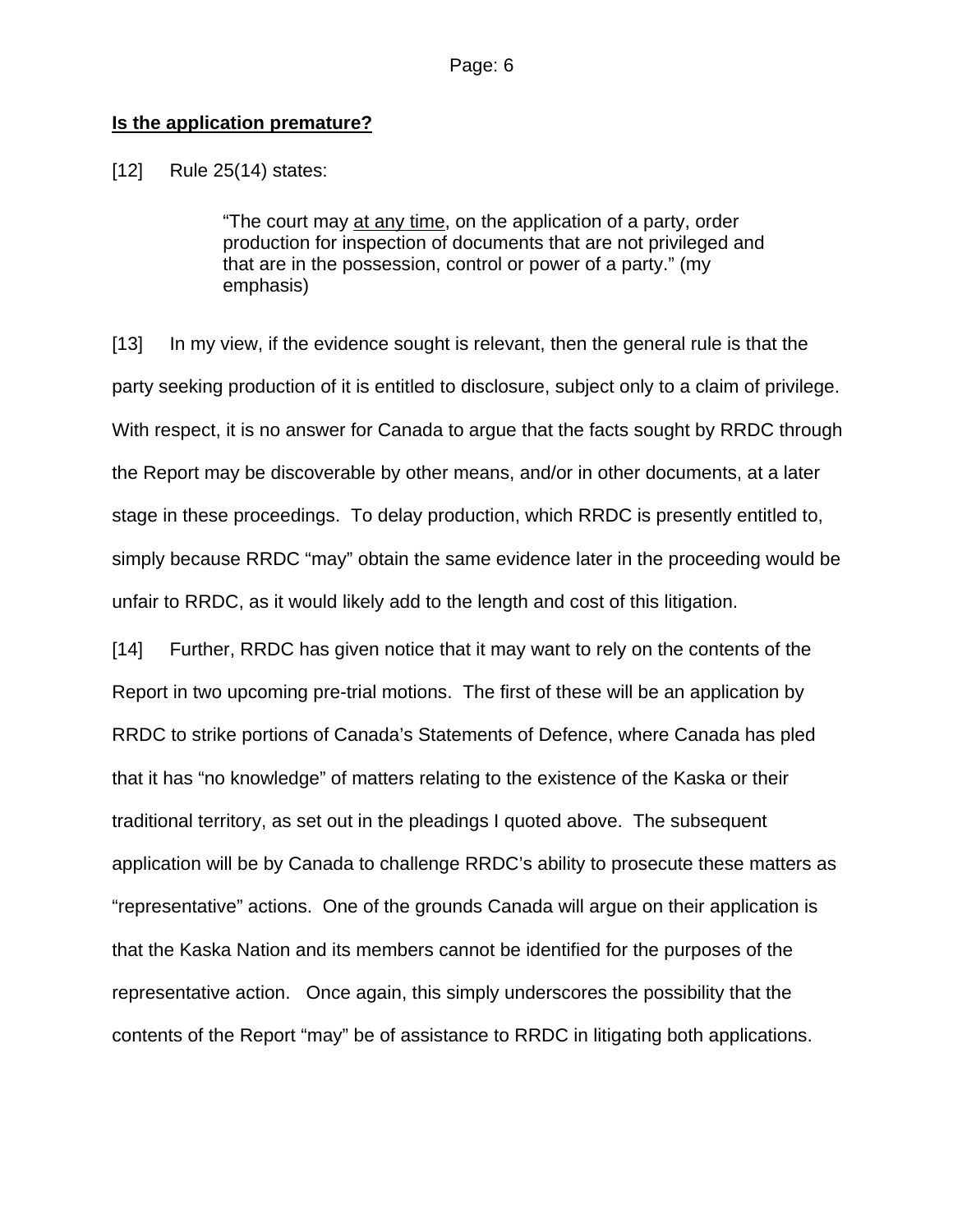Therefore, the Report ought to be produced now, rather than later, subject to a sustainable claim of privilege.

#### **Solicitor-client privilege**

[15] The onus is clearly on the party asserting the privilege to establish entitlement: *Currie* v. *Symcore Inc.*, [2007] O.J. No. 3225 (S.C.); *Keefer Laundry Ltd.* v. *Pellerin Milnor Corp.*, 2006 BCSC 1180; *R.* v. *Chan*, 2002 ABQB 753; *Helijet Airways Inc.* v. *Field Aviation Parts Sales Ltd.*, [1993] B.C.J. No. 38; and *The Law of Privilege in Canada*, looseleaf (Aurora: Canada Law Book, 2006) p. 11-3. However, beyond that, Canada's counsel suggested that other aspects of the law in this area are evolving and unsettled.

[16] Canada principally relies on the case of *Susan Hosiery Ltd.* v. *Canada (Minister of National Revenue – M.N.R.)*, [1969] C.T.C. 353, a decision of Jackett P., of the Exchequer Court of Canada. That case held that, while claims for solicitor–client privilege are usually framed in terms of communications between the client and the lawyer, it is also well settled that the privilege can extend to communications between a lawyer and a third party, if those communications were for the purpose of obtaining a legal opinion. At para. 9, Jackett P. stated that solicitor-client privilege "extends to the communications for the purpose of getting legal advice, to incidental materials that would tend to reveal such communications, and to the advice itself." And later, at para. 11, he wrote, "…what is privileged is the communications or working papers that came into existence by reason of the desire to, obtain a legal opinion or legal assistance in the one case and the materials created for the lawyer's brief in the other case."

[17] *Susan Hosiery* was considered by the Ontario Court of Appeal in *General Accident Assurance Co*. v. *Chrusz*, (1999) 45 O.R. (3d) 321. In *Chrusz*, the appellants were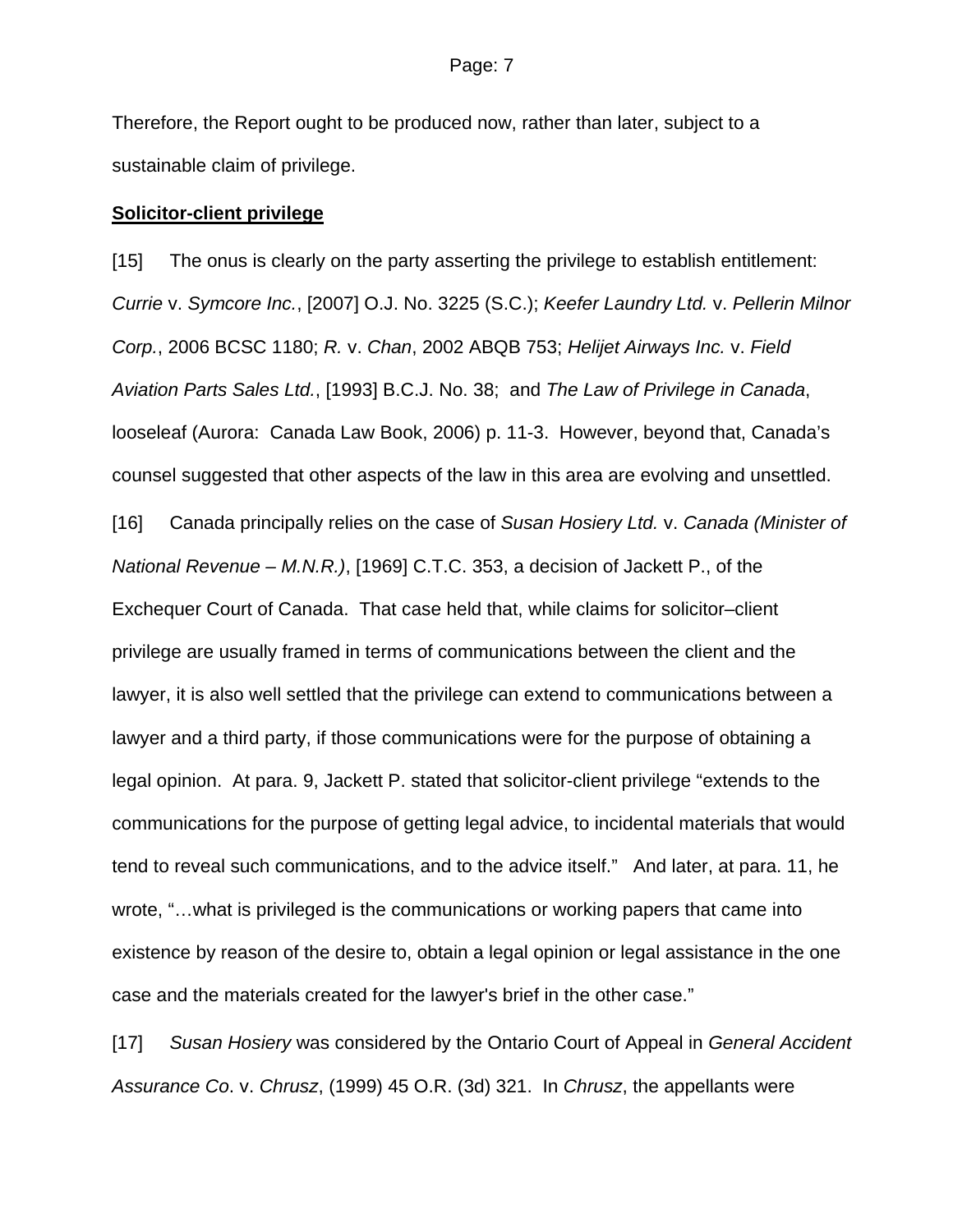#### Page: 8

owners of a hotel property, which the respondent insurers had insured against fire loss. A fire caused extensive damage to the hotel, and a senior claims examiner for the insurer retained one Mr. Bourret to investigate the circumstances of the fire. Mr. Bourret determined that the fire may have been arson. Upon being informed of that, the senior claims examiner retained a lawyer, Mr. Eryou, to give advice on the strategy which should be taken with respect to the proof of loss submitted by the insured. The investigator prepared a number of reports which were sent to the insurer and copied to the lawyer. The insurer contended that solicitor-client privilege extended to communications between the investigator and the lawyer because the investigator had been designated as its agent for the purposes of those communications with the lawyer.

[18] At para. 95, Doherty J.A. (dissenting in part) stated that the adjudication of claims of solicitor-client privilege must be "fact sensitive in the sense that the determination must depend on the evidence adduced to support the claim and on the context in which the claim is made" (my emphasis), and that "it is incumbent on the party asserting the privilege to establish an evidentiary basis for it."

[19] With respect to claims of solicitor-client privilege over third party communications, Doherty J.A. noted, at paras. 105 and 106, that the case law is "not extensive", but that the authorities establish two principles:

> "\* not every communication by a third party with a lawyer which facilitates or assists in giving or receiving legal advice is protected by client-solicitor privilege; and

 \* where the third party serves as a channel of communication between the client and solicitor, communications to or from the third party by the client or solicitor will be protected by the privilege as long as those communications meet the criteria for the existence of the privilege."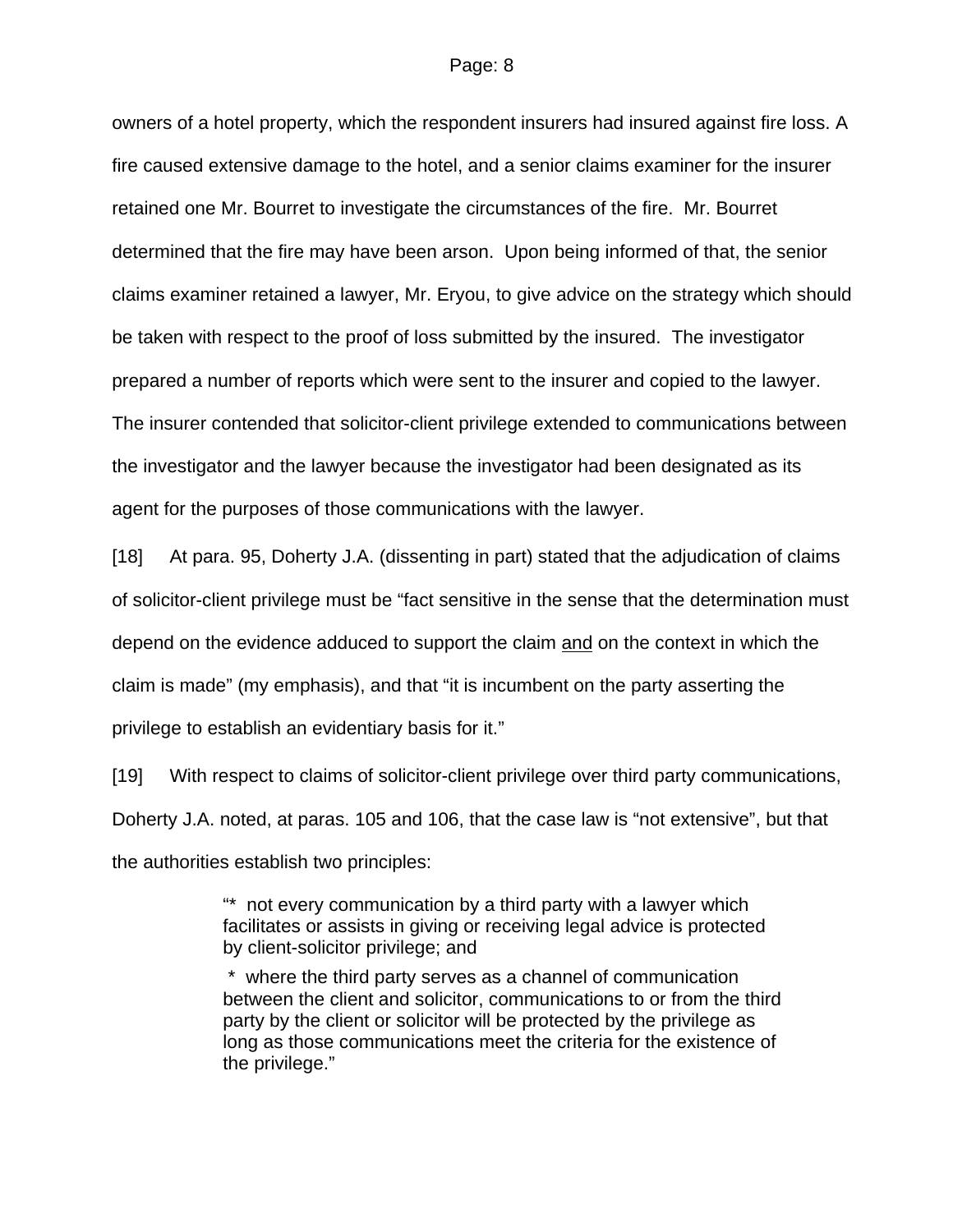[20] At para. 108, Doherty J.A. referred to *Wheeler* v. *Le Marchant* (1881), 17 Ch. D.

675, as illustrative of the first principle that communications by a third party are not protected by solicitor-client privilege merely because they assist the lawyer in formulating advice for a client. Citing Cotton L.J.:

> "... It is said that as communications between a client and his legal advisers for the purpose of obtaining legal advice are privileged, therefore any communication between the representatives of the client and the solicitor must also be privileged. That is a fallacious use of the word "representatives." If the representative is a person employed as an agent on the part of the client to obtain the legal advice of the solicitor, of course he stands in exactly the same position as the client as regards protection, and his communications with the solicitor stand in the same position as the communications of his principal with the solicitor. But these persons were not representatives in that sense. They were representatives in this sense, that they were employed on behalf of the clients, the Defendants, to do certain work, but that work was not the communicating with the solicitor to obtain legal advice. [Emphasis added.]"

[21] With respect to the second principle, Doherty J.A. referred to *Susan Hosiery* as an example of a case where solicitor-client privilege extends to communications by a third party who serves as *a line of communication* between the client and the lawyer. At para.

111, he said that in that case:

"…the client's financial advisers who communicated with the lawyer were intimately familiar with the client's business. At the client's instruction, they met with the solicitor to convey information concerning the business affairs of the client. They were also instructed to discuss possible arrangements of those affairs presumably to minimize tax consequences. In a very real sense, the accountants served as translators, assembling the necessary information from the client and putting the client's affairs in terms which could be understood by the lawyer. In addition, they served as a conduit of advice from the lawyer to the client and as a conduit of instructions from the client to the lawyer."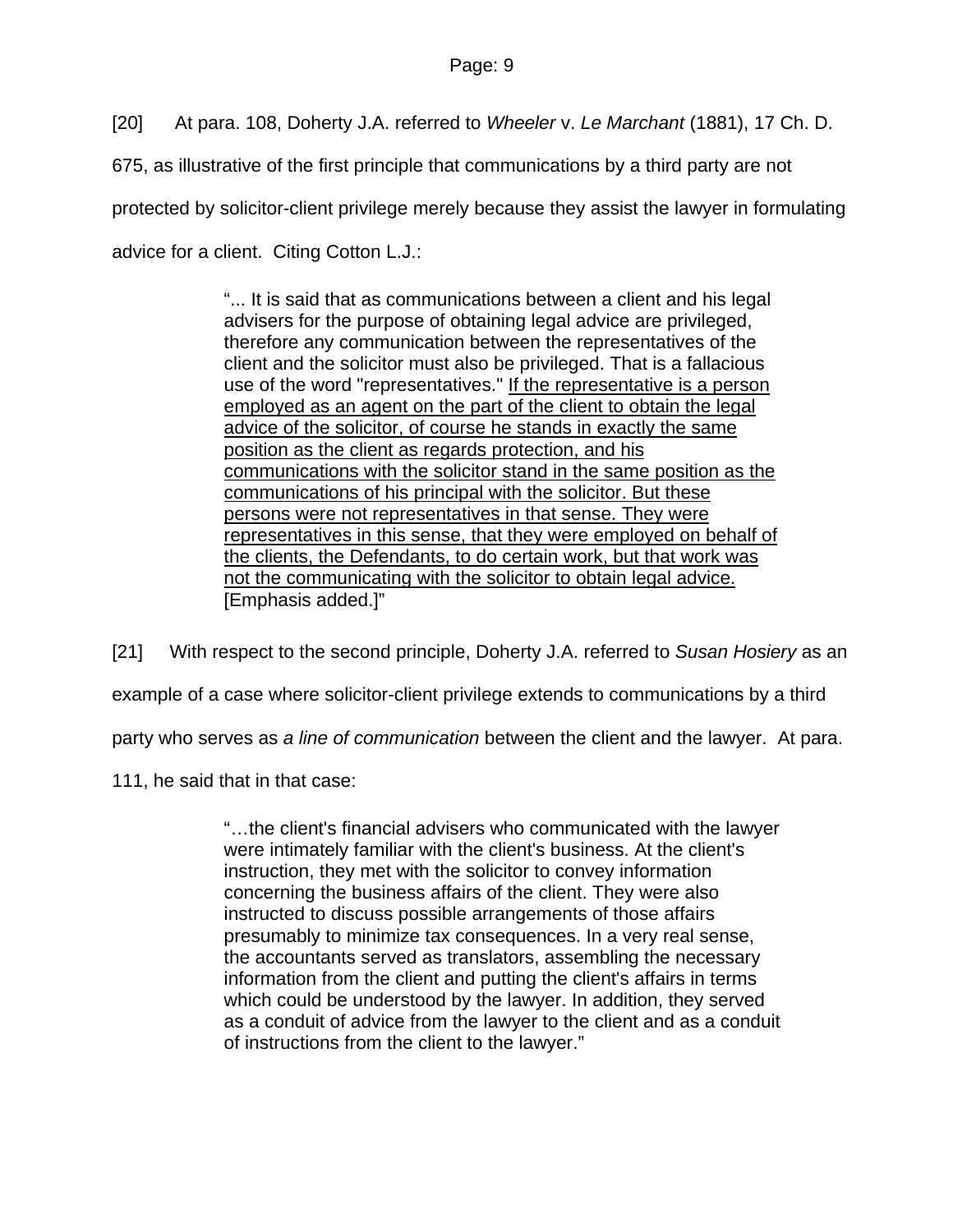[22] However, Doherty J.A. held that solicitor-client privilege should not depend on whether the third party is held to be "an agent" of the lawyer under the general law of agency, but rather that the applicability of the privilege "should depend on the true nature of the function" which the third party had for the client (para. 120). Further, at paras. 121 and 122, he wrote as follows:

> "Client-solicitor privilege is designed to facilitate the seeking and giving of legal advice. If a client authorizes a third party to direct a solicitor to act on behalf of the client, or if the client authorizes the third party to seek legal advice from the solicitor on behalf of the client, the third party is performing a function which is central to the client-solicitor relationship. In such circumstances, the third party should be seen as standing in the shoes of the client for the purpose of communications referable to those parts of the third party's retainer.

> If the third party is authorized only to gather information from outside sources and pass it on to the solicitor so that the solicitor might advise the client, or if the third party is retained to act on legal instructions from the solicitor (presumably given after the client has instructed the solicitor), the third party's function is not essential to the maintenance or operation of the client-solicitor relationship and should not be protected." (my emphasis)

[23] After going through this functional analysis Doherty J.A. held, at para. 130, that the "slim evidence" provided by the insurer did not establish that the investigator was retained for any function which could be said to be "integral" to the solicitor-client relationship. Consequently, the communications between the investigator and the lawyer were not protected by solicitor-client privilege.

[24] In *Canada (Minister of National Revenue - M.N.R.)* v. *Welton Parent Inc.*, 2006 FC

67, Gauthier J. followed Justice Doherty's approach in *Chrusz*, noting, at para. 63, that

the investigator's function in *Chrusz* " was to educate the solicitor as to the circumstances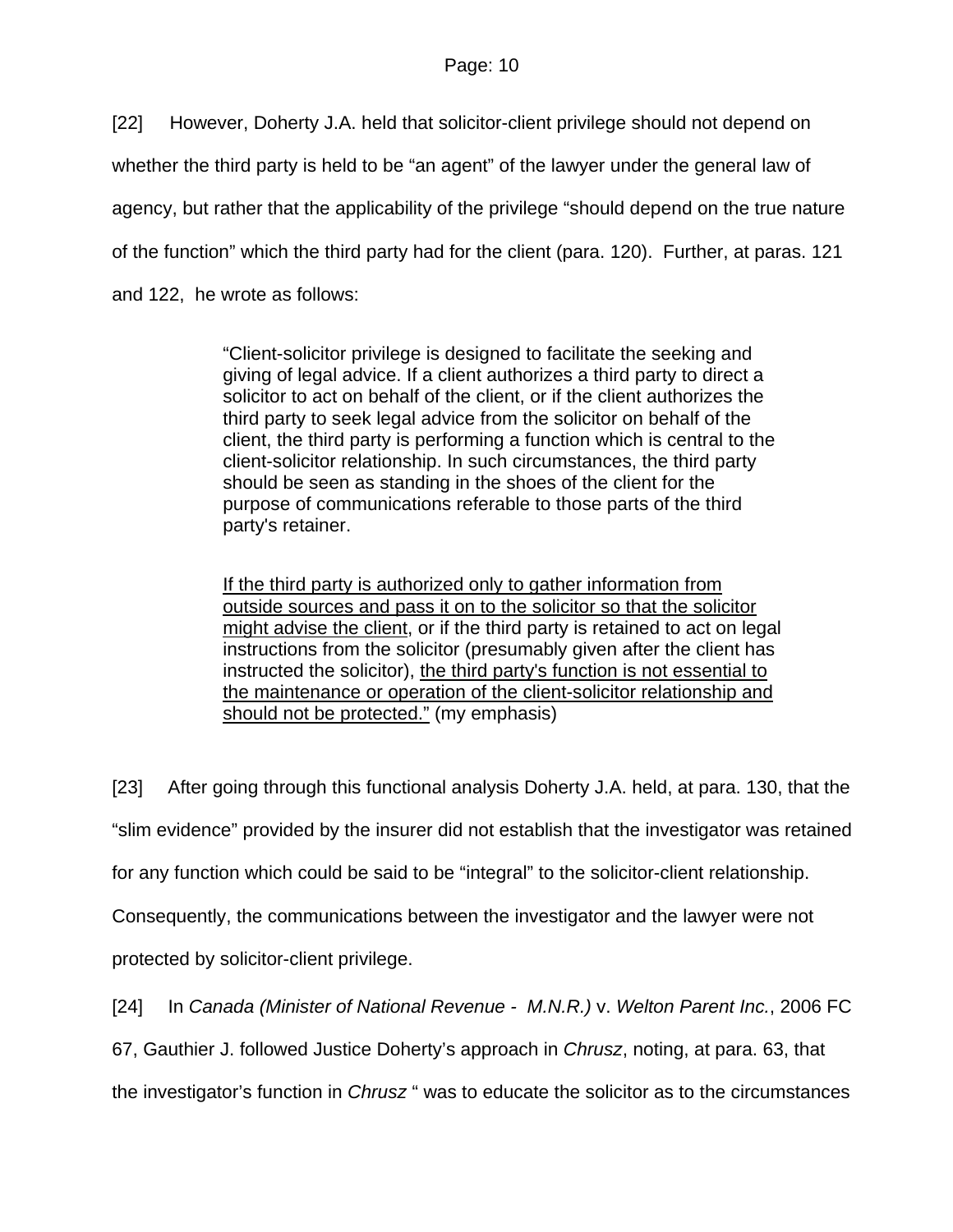### Page: 11

surrounding the fire so that the client could receive the benefit of better informed advice

from his lawyer." Further, Gauthier J. observed that the British Columbia Court of Appeal

in *College of Physicians of British Columbia* v. *British Columbia (Information and Privacy* 

*Commissioner)*, 2002 BCCA 665, also found the analysis of Doherty J. A. in *Chrusz*

"compelling". Referring to the *College of Physicians* case, Gauthier J. wrote:

"[65] In that particular case, the experts were retained to help the lawyer interpret and assess whether the evidence supported an allegation that a certain doctor had hypnotized his patient. The Court, after adopting the functional approach, said:

> 'The experts were not authorized by the College to direct the lawyer to act or to seek legal advice from her. The experts were retained to act on the instructions of the lawyer to provide information and opinions concerning the medical basis for the Applicant's complaint. While the experts' opinions were relevant, and even essential, to the legal problem confronting the College, the experts never stood in the place of the College for the purpose of obtaining legal advice. Their services were incidental to the seeking and obtaining of legal advice.'"

[25] In *The Law of Privilege in Canada*, the authors (of whom Canada's counsel, Ms.

Duncan, is one) discuss solicitor-client privilege in circumstances where a document has

been prepared by someone other than a lawyer. At p. 11-24.1, they state:

"in most cases, documents containing communications over which solicitor-client privilege is claimed but which are not authored by the solicitor providing advice or the client seeking advice, privilege has been found to attach to those parts of the document containing legal advice or [a] request for legal advice."

[26] The authors then go on to refer to the case of *Ragoobar* v. *Robert Bosch Inc.*,

[2007] O.J. No. 4704, in which Master Hawkins reviewed a document which the defendant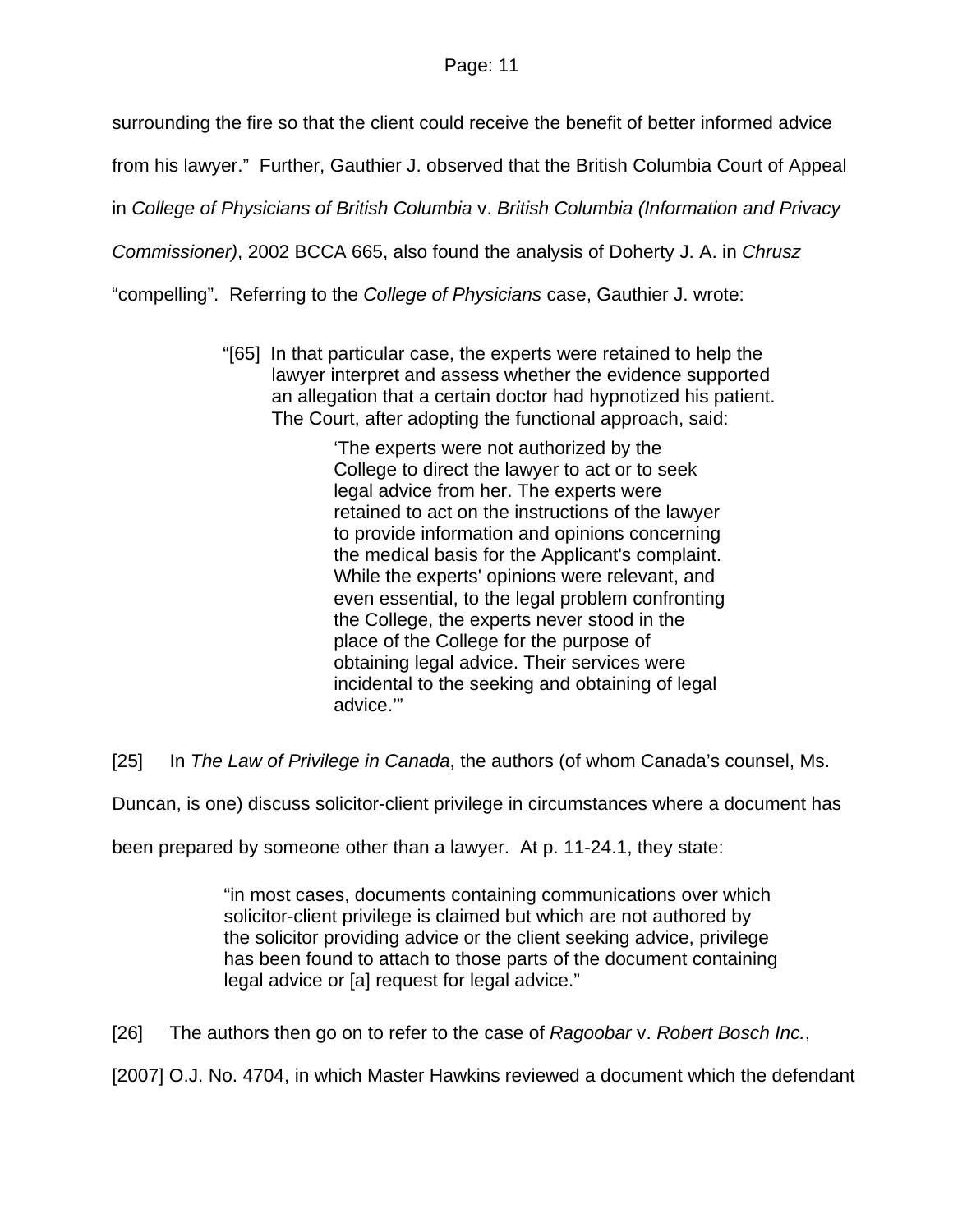claimed was subject to solicitor-client privilege (in the same way I have done pursuant to Rule 25(15)). The document had been prepared by a consulting firm retained by one of the defendants, Bosch, and dealt with what transpired between the plaintiff and the codefendant while the plaintiff was an employee of Bosch, including the events leading to the plaintiff's dismissal. As in the case at bar, Bosch claimed the document was not relevant or was subject to privilege. Master Hawkins held that the document was clearly relevant and went on to deal with the issue of privilege, at para. 5:

> "The document is not protected by the solicitor/client professional communications privilege. The document is not a solicitor/client communication at all. The author of the document was not a client of the solicitor who commissioned the investigation leading to preparation of this document. The author of the document did not prepare it in order to obtain legal advice from that solicitor."

[27] I prefer the functional approach employed by Doherty J.A. in *Chrusz* to the agency approach in *Susan Hosiery*. Applying that approach to the case at bar, I note firstly, that RRDC does not seek disclosure of the legal opinions prepared for Canada following the completion of the Report; it only seeks the latter, which is *not* a legal assessment or analysis. Secondly, while it appears that the researcher who prepared the Report was retained by the Office of Native Land Claims, Department of Indian Affairs and Northern Development, there is no evidence that she was retained by legal counsel within that office. Thirdly, there is nothing in the Report which constitutes legal advice or a request for legal advice. Lastly, there is also no evidence that the Department specifically, or Canada generally, retained the researcher *exclusively* for the purpose of providing information to legal counsel to obtain an opinion on whether KDC's comprehensive land claim was acceptable under the federal land claims policy. As RRDC's counsel pointed out in submissions, the information in the Report may well have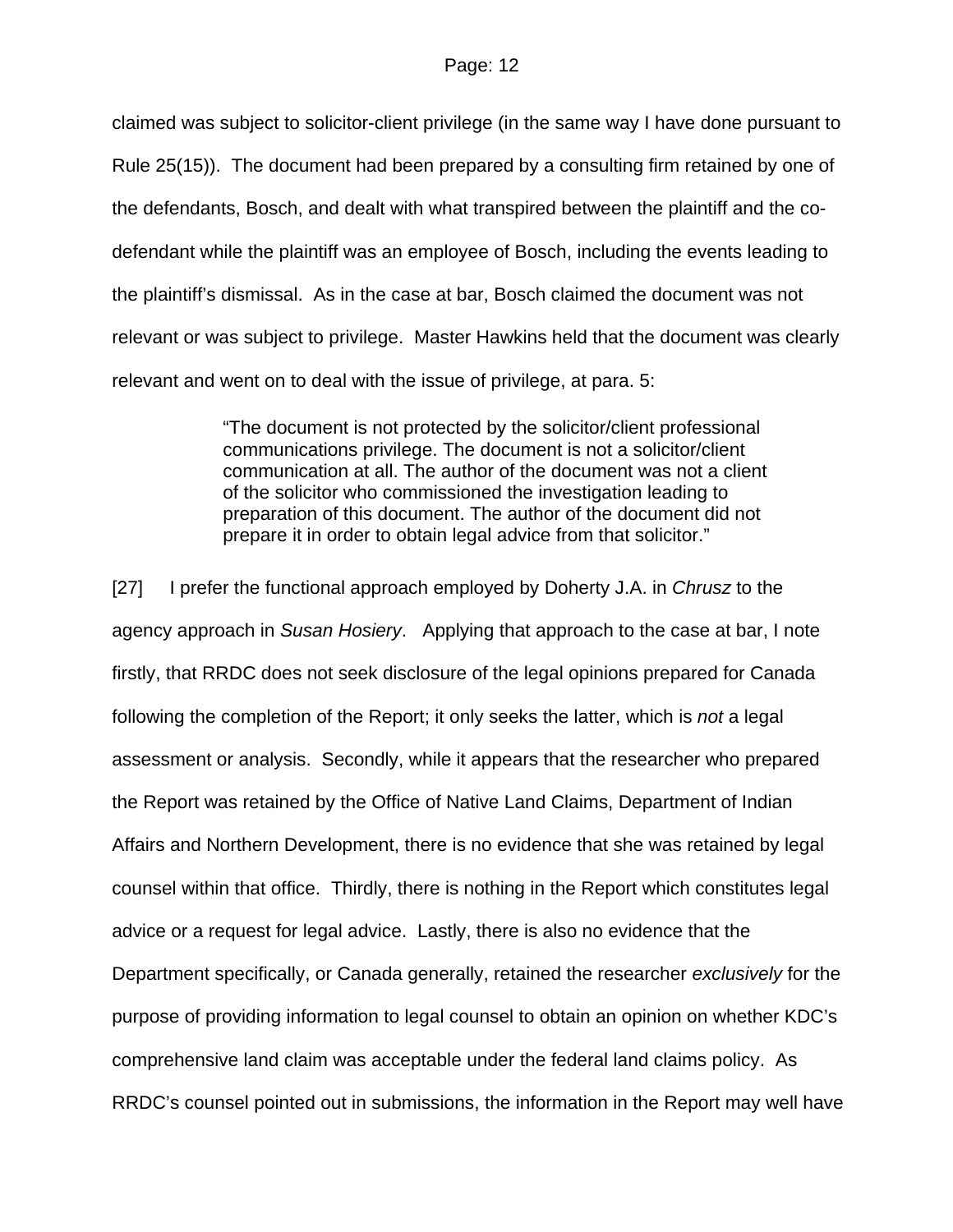been useful to Canada for purposes other than the legal opinions sought subsequently. Thus, it cannot be said in these circumstances that the researcher was "standing in the shoes of the client [Canada]", or was "performing a function which is central to the solicitor-client relationship." As Doherty J.A. stated in *Chrusz* , at para. 123:

> "…A representative empowered by the client to obtain [legal] advice stood in the same position as the client. A representative retained only to perform certain work for the client relating to the obtaining of legal advice did not assume the position of client for the purpose of client-solicitor privilege."

The best that can be said of the Report, from Canada's perspective, is that it *related to*

the obtaining of subsequent legal advice. That is insufficient to cloak it with the protection

of solicitor-client privilege. In my view, Canada has failed to meet its onus on this point.

[28] Even if I am wrong in this conclusion, I also note that in *Chrusz*, Doherty J.A. held,

at para. 90, that solicitor-client privilege does not extend to "facts which may be referred

to in … communications" (my emphasis), if they are otherwise relevant and discoverable.

In the case at bar, I have determined that the contents of the Report are relevant.

Further, Canada seems to have conceded that some of the facts contained in the Report

may be discoverable by other means.

[29] Similarly, in *Keefer Laundry*, cited above, Gray J. held, at para. 61:

"A lawyer is not a safety-deposit box. Merely sending documents that were created outside the solicitor-client relationship and not for the purpose of obtaining legal advice to a lawyer will not make those documents privileged. Nor will privilege extend to physical objects or "neutral" facts that exist independently of clients' communications. (*R. v. Murray* [\(2000\), 48 O.R. \(3d\) 544](http://www.lexisnexis.com/ca/legal/search/runRemoteLink.do?service=citation&langcountry=CA&risb=21_T5586060896&A=0.975769868911328&linkInfo=F%23CA%23OR3%23year%252000%25page%25544%25decisiondate%252000%25vol%2548%25sel2%2548%25sel1%252000%25&bct=A), [186](http://www.lexisnexis.com/ca/legal/search/runRemoteLink.do?service=citation&langcountry=CA&risb=21_T5586060896&A=0.26954673965479337&linkInfo=F%23CA%23DLR4%23page%25125%25vol%25186%25sel2%25186%25&bct=A)  [D.L.R. \(4th\) 125](http://www.lexisnexis.com/ca/legal/search/runRemoteLink.do?service=citation&langcountry=CA&risb=21_T5586060896&A=0.26954673965479337&linkInfo=F%23CA%23DLR4%23page%25125%25vol%25186%25sel2%25186%25&bct=A).)" (my emphasis)

[30] Therefore, it may well be that the factual content of the Report is not capable of being protected by solicitor-client privilege in any event.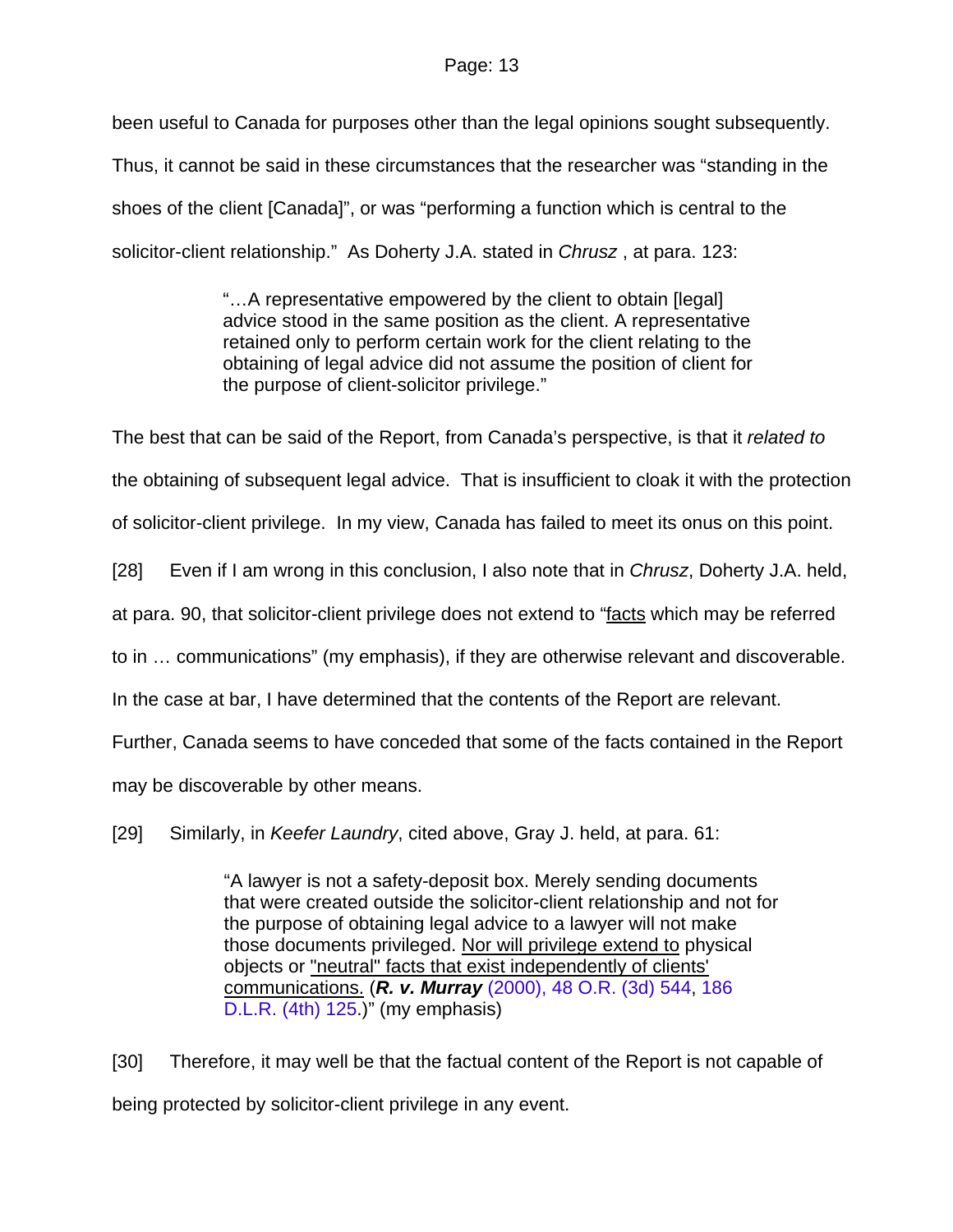[31] Before moving on from this point, I wish to observe that in *Keefer Laundry*, Gray J. made the distinction between the three different sub-sets of solicitor-client privilege - legal advice privilege, litigation privilege and lawyer's brief privilege - and said that the applicable legal test for each is different (at para. 59). "Legal advice privilege" involves (i) a communication between lawyer and client; (ii) that entails the seeking or giving of legal advice; and (iii) that is intended to be confidential by the parties (para. 60). This type of solicitor-client privilege is a class privilege and does not involve a balancing of interests on a case-by-case basis. In contrast, "litigation privilege" and "lawyer's brief privilege" must be established document by document. At paras. 96, 97 and 98, Gray J. stated that to invoke "litigation privilege", a party must establish two facts for each document over which the privilege is claimed:

> "1. that litigation was ongoing or was reasonably contemplated at the time the document was created; and

2. that the dominant purpose of creating the document was to prepare for that litigation.

…

The first requirement will not usually be difficult to meet. Litigation can be said to be reasonably contemplated when a reasonable person, with the same knowledge of the situation as one or both of the parties, would find it unlikely that the dispute will be resolved without it.

 To establish "dominant purpose", the party asserting the privilege will have to present evidence of the circumstances surrounding the creation of the communication or document in question, including evidence with respect to when it was created, who created it, who authorized it, and what use was or could be made of it…" [citations omitted]

Later, at paras. 105-105, Gray J. said that "lawyer's brief privilege" protects the lawyer's

work product, including any notes and information or reports collected to prepare for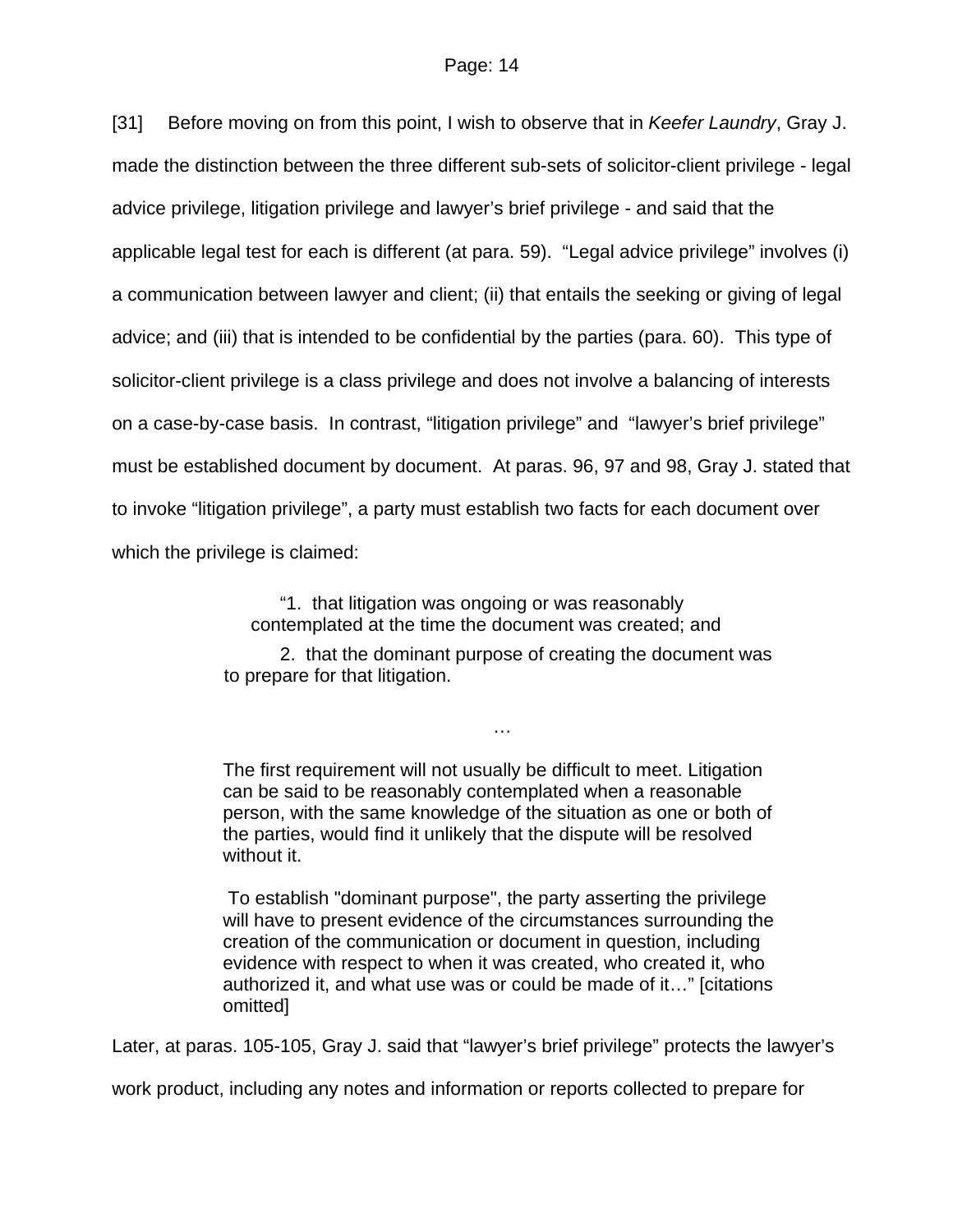#### Page: 15

litigation or to give legal advice, and involves an exercise of the lawyer's skill and

judgment in assembling the allegedly privileged information. The purpose of this type of

privilege is to ensure that the lawyer can make all necessary inquiries, so that he or she

is able to give the client complete advice and properly prepare for litigation.

[32] Reports from third parties may fall within either "lawyer's brief" privilege, or

"litigation" privilege, or both, as Gray J. pointed out, at para. 93:

"Because communications between lawyers and their clients are covered by Legal Advice Privilege, and communications and documents collected by lawyers from third parties for the purpose of formulating and giving legal advice to clients are covered by Lawyer's Brief Privilege, Litigation Privilege is properly limited to communications between clients and third parties, and to documents created by clients or third parties, for the dominant purpose of pursuing litigation. However, communications between lawyers and third parties in the context of litigation are sometimes considered to be covered by Litigation Privilege, rather than Lawyer's Brief Privilege, because they in fact are covered by both subsets of lawyer-client privilege. "

[33] In the case at bar, the Report cannot fall within "legal advice" privilege, since it is not a communication between lawyer and client. Nor can the Report come under "litigation" privilege, since, even if it was created at a time when litigation was reasonably contemplated (which I address below), there is no evidence that its "dominant purpose" was to prepare for litigation. Finally, the Report cannot be subject to "lawyer's brief" privilege, because there is no evidence that it was part of a lawyer's work product, or was collected by a lawyer to give legal advice, or that its preparation in any way involved an exercise of a lawyer's skill or judgment . Therefore, I fail to see how the Report can be considered as falling within any of the sub-sets of solicitor-client privilege.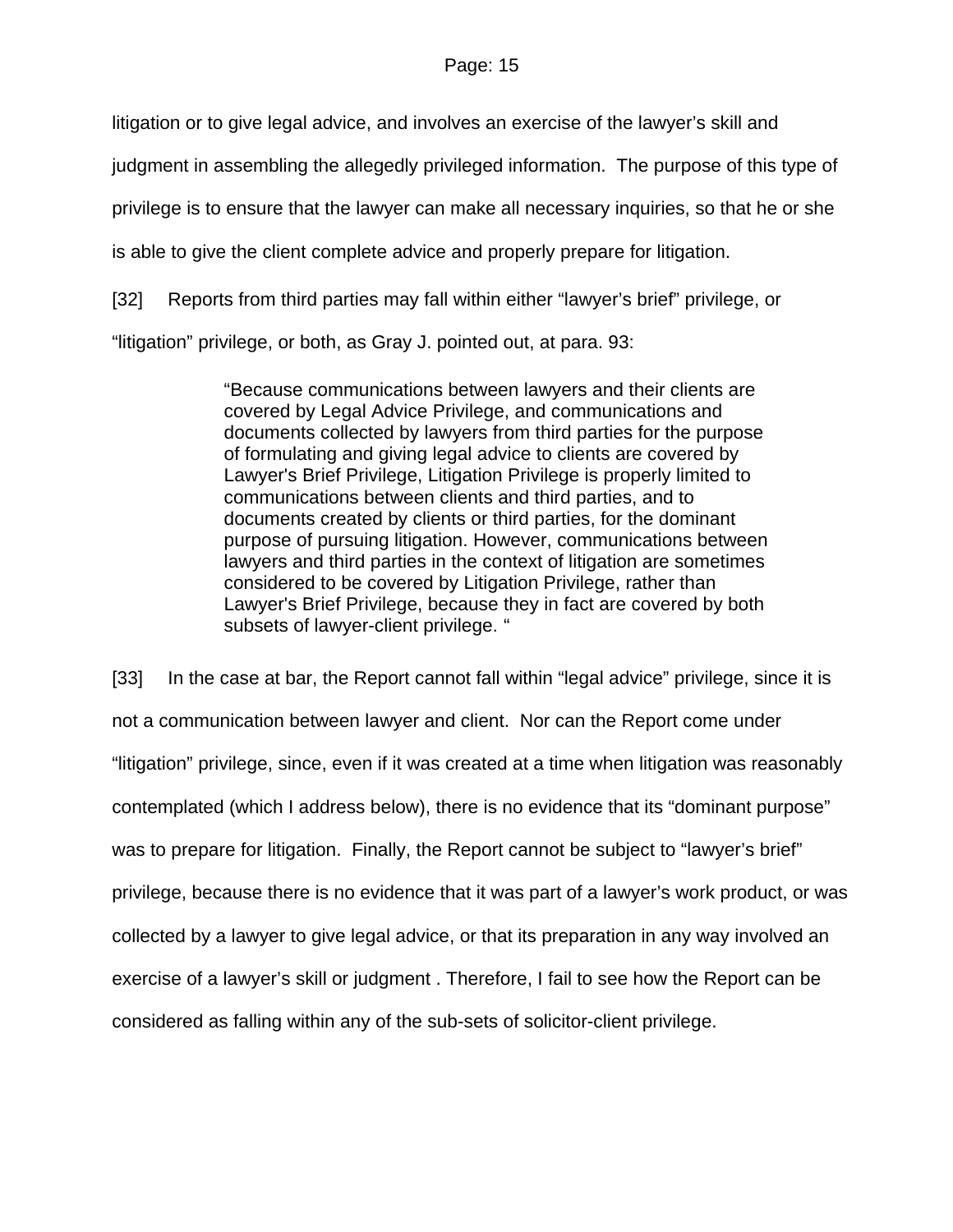## **Settlement Privilege**

[34] The three criteria for settlement privilege are set out by Sopinka et al. in *The Law* 

of Evidence in Canada, 2<sup>nd</sup> ed. (Markham: Butterworths, 1999), at p. 810:

- "(a) a litigious dispute must be in existence or within contemplation;
- (b) the communication must have been made with the express or implied intention that it would not be disclosed to the court in the event that the negotiations failed; and,
- (c) the purpose of the communication must be to attempt to effect a settlement"

[35] In *Middelkamp* v. *Fraser Valley Real Estate Board* (1992) 96 D.L.R. (4th) 227

(B.C.C.A.), the British Columbia Court of Appeal held that settlement privilege is a "class

privilege" because it arises from settlement negotiations and protects the class of

communications exchanged in the course of that endeavour. At para. 19, McEachern

C.J.B.C., writing for the majority, said:

"In my judgment this privilege protects documents and communications created for such purposes both from production to other parties to the negotiations and to strangers, and extends as well to admissibility, and whether or not a settlement is reached. This is because, as I have said, a party communicating a proposal related to settlement, or responding to one, usually has no control over what the other side may do with such documents. Without such protection, the public interest in encouraging settlements will not be served."

[36] In *Histed* v. *Law Society of Manitoba*, 2005 MBCA 106, Steel J.A. of the Manitoba

Court of Appeal held, at para. 37:

"The protection afforded settlement communications is less stringent than that afforded solicitor-client privilege. It is not considered a substantive rule of law or a fundamental civil right. Consequently, a court will more likely carry out a balancing of interests to determine whether the circumstances justify a demand for production or, in our case, justify straying from the open court policy." (my emphasis)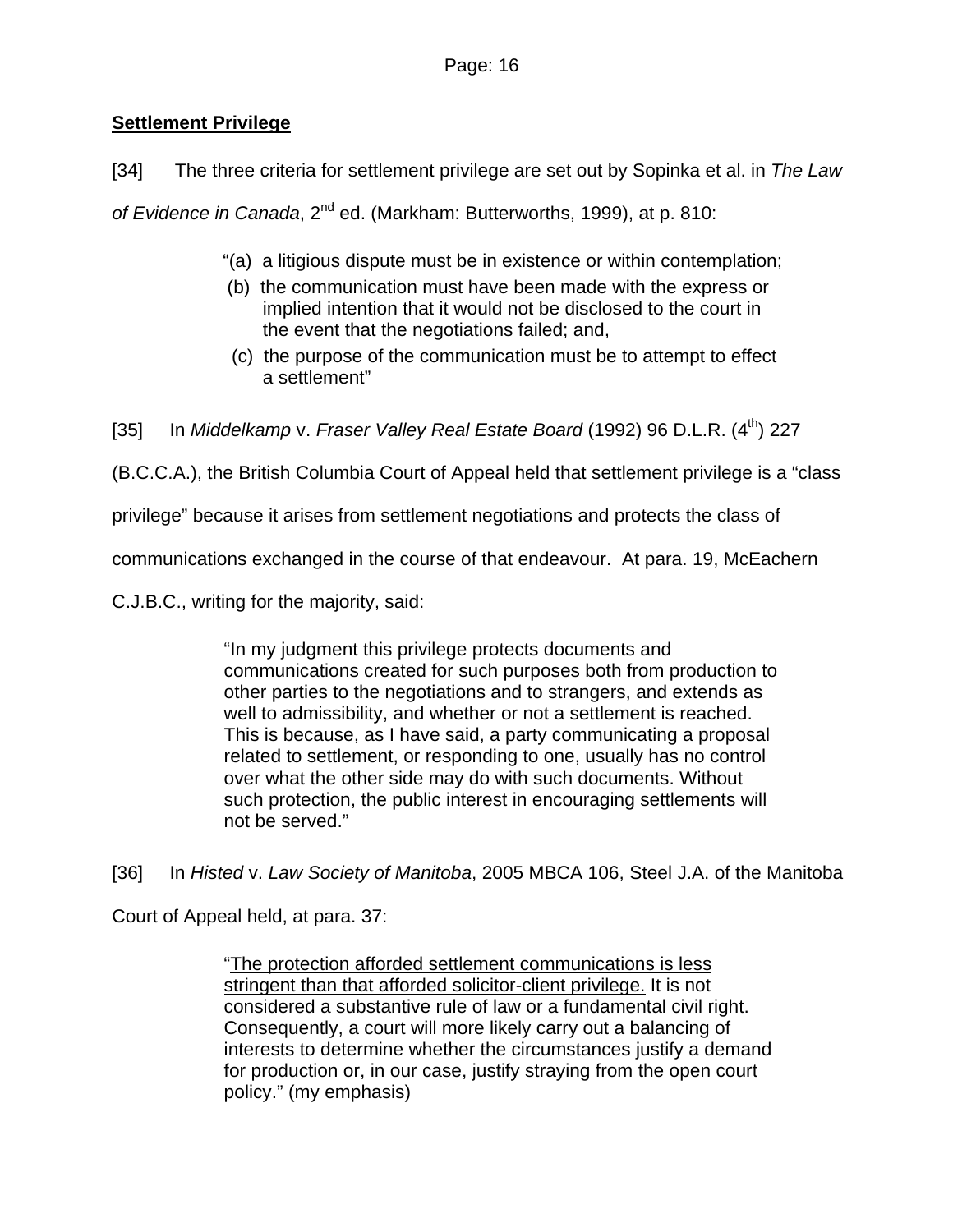[37] In the case at bar, the main issue raised by Canada under this point is whether a litigious dispute was within contemplation at the time the Report was completed. Counsel for RRDC says that there is no evidence that there was any particular dispute or threat of litigation in existence at that time. On the contrary, he points to the minutes of a cabinet meeting of the Government of Canada held on July 19, 1973, which discussed Indian and Inuit titles and claims, and preceded the subsequent communiqué by then-Minister of Indian Affairs and Northern Development, Jean Chrétien, on August 8, 1973, which announced the policy of Canada's intention to recognize and accept native land claims for negotiation. In the meeting, the cabinet agreed that:

> "…the government should immediately and publicly declare a policy of recognizing the Indian title where its surrender by the Indians has not yet taken place in the Territories, northern Quebec and British Columbia, and accept the principle of compensating them for loss of traditional use and occupancy…"

The cabinet also said that the federal government would inform Quebec and British Columbia of its intentions, inviting them to participate in the negotiations and advising them that if they did not do so, the government would be obliged to proceed in any event, and "if necessary, to assist [the Indians] in the courts in asserting their title." RRDC's counsel stresses that nowhere in the minutes of this cabinet meeting is there any other reference to litigation or the potential for litigation, and that this singular reference is evidence of the government's intention to assist, and not confront, the Indian people in the land claims process.

[38] Canada's counsel points to a number of historical references to the spectre of litigation in existence at the time that the Report was prepared and completed. For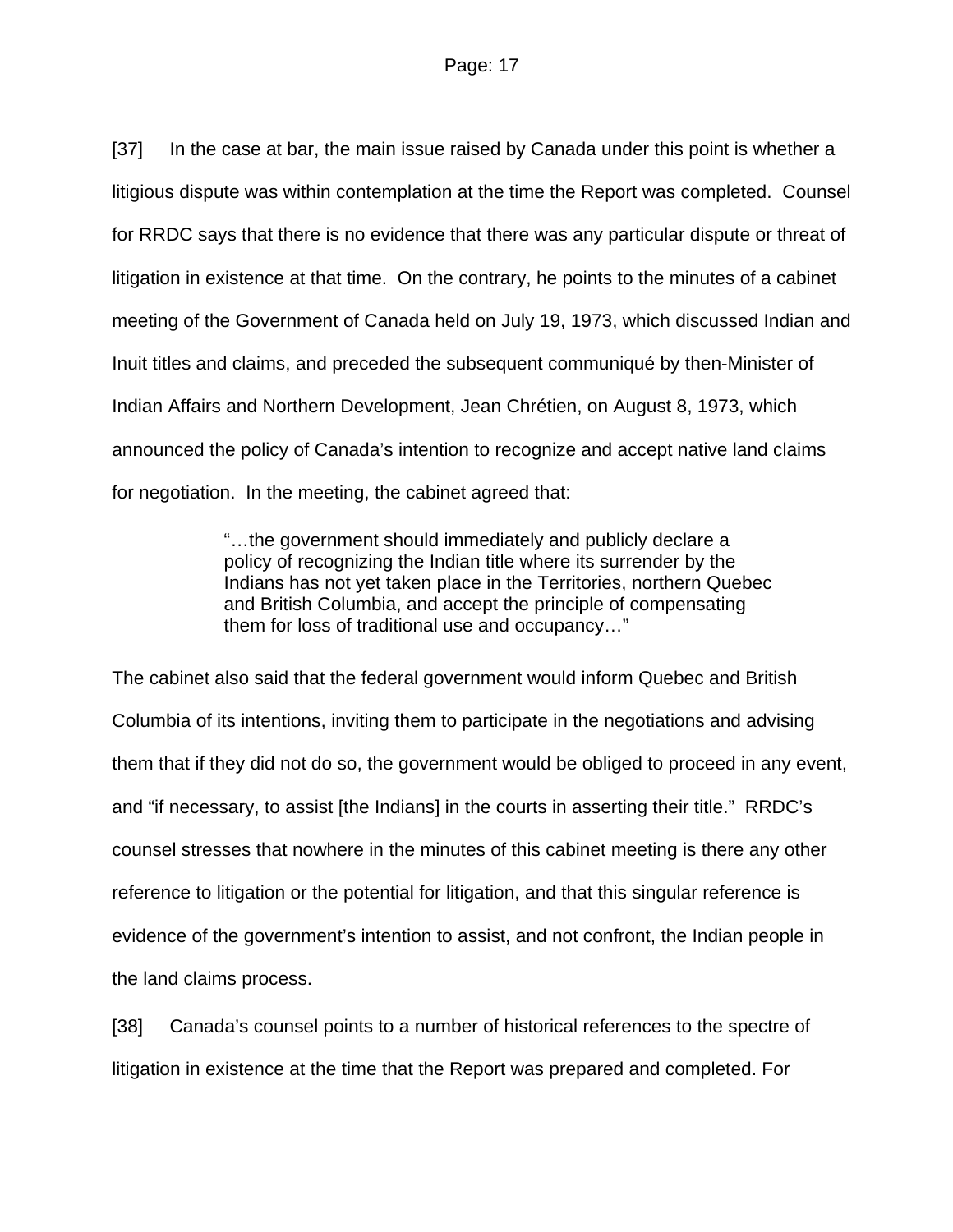example, the federal native claims policy entitled "In All Fairness", published on in 1981, at p.11 referred to the landmark case of *Calder* v. *British Columbia (Attorney-General)*  [1973] S.C.R. 313. *Calder* was an assertion of native title by the Nisga'a First Nation in British Columbia, in which six of the judges of the Supreme Court of Canada acknowledged the existence of aboriginal title but were evenly split on whether title still applied or had lapsed. The policy document also refers to the legal cases of the James Bay Cree and the Inuit of Arctic Quebec who were then trying to protect their position in the face of the James Bay hydro-electric project. The policy document states that "[it] is from these actions that the current method of dealing with native claims [i.e. by negotiation] emerged". On p. 12 of the policy, there is further reference to the federal government's position that accepting claims for negotiation "would not be an admission of legal liability". Finally, at p. 21 of the policy, there is explicit reference to the government's preference to negotiate such land claims, with recognition that alternatives to negotiation included arbitration, mediation and "the courts".

[39] Canada's counsel as well points to the more recent document published by the Department of Indian and Northern Affairs entitled "Resolving Aboriginal Claims", which sets outs, at p. 9, the Canadian government's view of the summary of benefits of settling land claims. One of the stated benefits is that settlements avoid expensive lawsuits. Counsel for RRDC points out that this document was not published until 2003 and is insufficient to indicate a real potential for litigation at the time the Report was completed in 1982. However, I also note that then-Minister Chrétien's communiqué of August 8, 1973 clearly makes reference to "recent proceedings in the courts" in connection with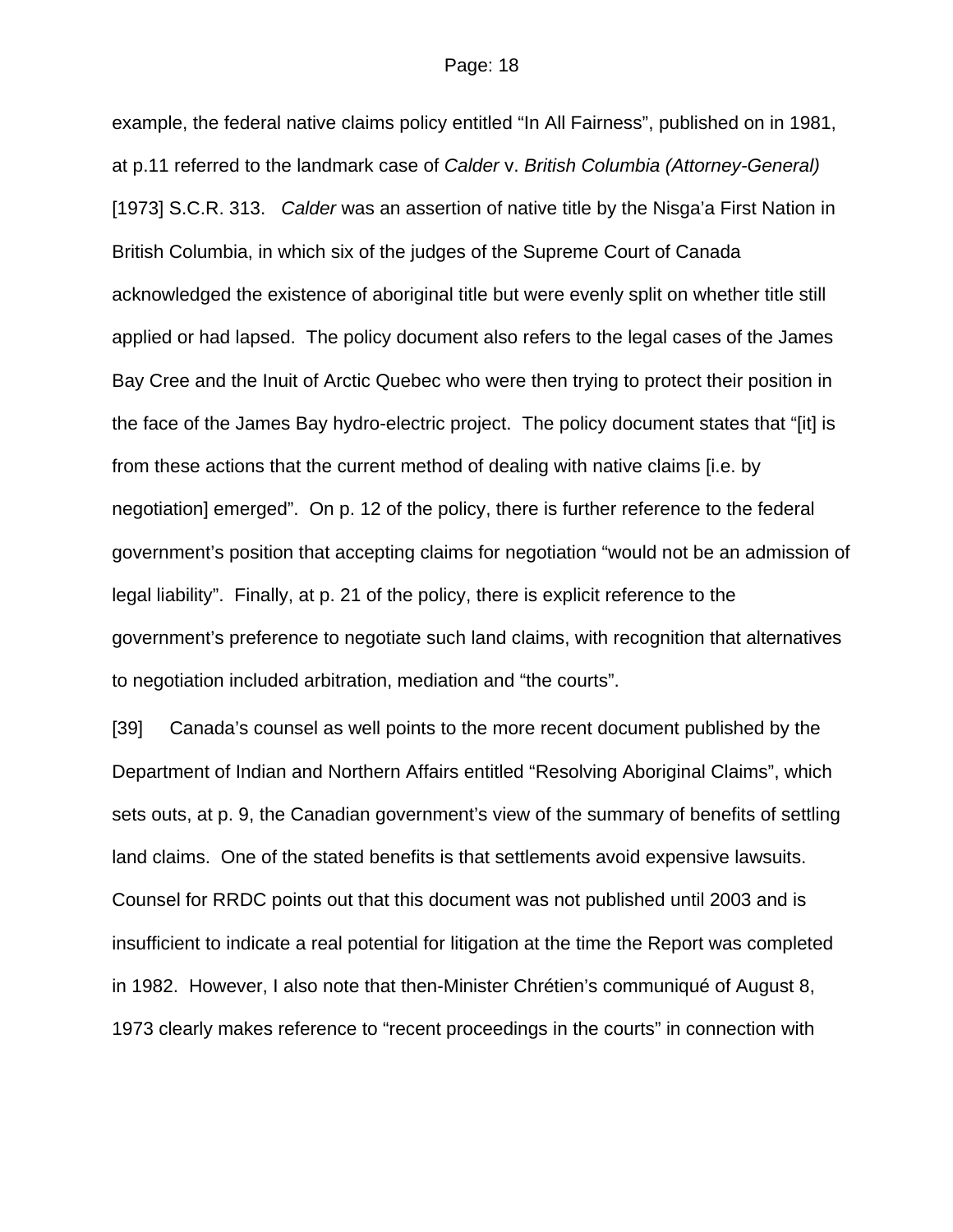Indian claims (p. 3), as well as specific reference to the Nisga'a and northern Quebec litigation (pp. 5 and 6).

[40] In my view, it would be somewhat naïve to suggest that the potential for litigation as an alternative to negotiation of the comprehensive land claims was not within the contemplation of the parties in 1982. Indeed, one of the central reasons giving rise to the federal government's land claims policy in 1973 was the Nisga'a litigation in the *Calder* case.

[41] However, the more meaningful question is whether the mere possibility of litigation, at that time, is sufficient to satisfy the first of the three criteria for establishing settlement privilege. In *Blue Line Hockey Acquisition Co.* v. *Orca Bay Hockey Ltd.*, 2007 BCSC 143, Wedge J., at para. 103, held that, in order to successfully invoke settlement privilege, the party seeking the privilege must establish that a litigious dispute is in existence or within contemplation, and that the communications in question were for the purpose of attempting to effect a settlement of that dispute. She continued at para. 104:

> "The mere existence of a dispute or potential dispute does not give rise to the privilege. Only where the dispute has become "litigious" does the privilege arise. A dispute is "litigious" where litigation is commenced or contemplated. The person who claims the privilege bears the onus of establishing it: *Cytrynbaum v. Gineaut Holdings Ltd.*, [\[2006\] B.C.J. No. 730](http://www.lexisnexis.com/ca/legal/search/runRemoteLink.do?service=citation&langcountry=CA&risb=21_T5575013699&A=0.2639557118429826&linkInfo=F%23CA%23BCJ%23ref%25730%25year%252006%25sel1%252006%25&bct=A), [2006 BCSC 468](http://www.lexisnexis.com/ca/legal/search/runRemoteLink.do?service=citation&langcountry=CA&risb=21_T5575013699&A=0.21560879240739883&linkInfo=F%23CA%23BCSC%23onum%25468%25year%252006%25decisiondate%252006%25sel1%252006%25&bct=A) at para. 26 [*Cytrynbaum*]."

[42] Also, as already noted, Gray J. in *Keefer Laundry*, said this, at para. 97:

"…Litigation can be said to be reasonably contemplated when a reasonable person, with the same knowledge of the situation as one or both of the parties, would find it unlikely that the dispute will be resolved without it."

[43] It is my opinion that, in the specific context of the land claim by the Kaska Dena

Council in 1982, there has been insufficient evidence tendered by Canada to establish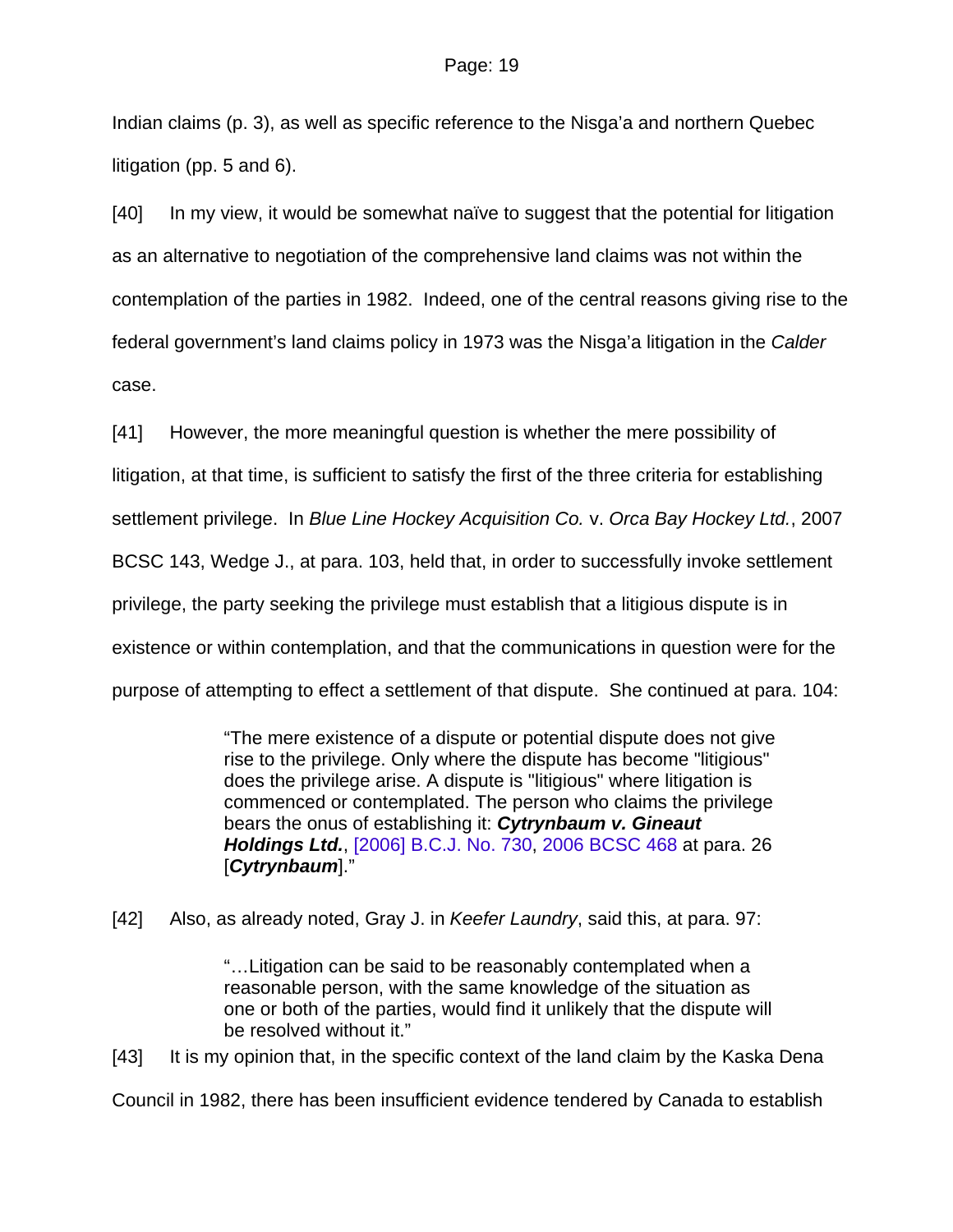that the dispute, or potential dispute, between the parties had truly become "litigious" at the time the Report was prepared and completed, or that it was then unlikely that the dispute would be resolved without litigation.

[44] RRDC's counsel also raised the point, somewhat tangentially, that in the case at bar, the Report was not truly a part of the negotiation process, which he submitted did not commence in British Columbia until the mid-1990's, more than a decade after the Report was created. There is some evidentiary support for that proposition in the document published by the Department of Indian Affairs, *Resolving Aboriginal Land Claims*, which I referred to above. Page 5 of that document indicates that the British Columbia Treaty Commission was established in 1993, with the mandate to oversee the negotiation of claims in British Columbia. There is also a reference to this point in one of RRDC's affidavits, although the information comes from the RRDC's counsel.<sup>[3](#page-19-0)</sup> In any event, it seems clear that the Report was not part of any particular settlement proposal, nor was it otherwise disclosed, either publicly or confidentially, in the negotiations respecting the Kaska claims in either British Columbia or the Yukon. Therefore, I question whether it can truly be held to be a document which was 'communicated' in furtherance of settlement. Is it sufficient that the Report was "generated in relation to" the negotiations, as was considered in *Gitanyow First Nation* v. *Canada*, (1999) 66 B.C.L.R. (3d) 156 (S.C.)? I do not think so. The driving principle behind the notion of settlement privilege is that the law encourages settlements and permits the parties to exchange correspondence and documents with a view to resolving their disputes, without fearing that such correspondence and documents will be used as evidence if the settlement fails:

<span id="page-19-0"></span> 3 Affidavit # 14 of Maureen Birkel, para. 2.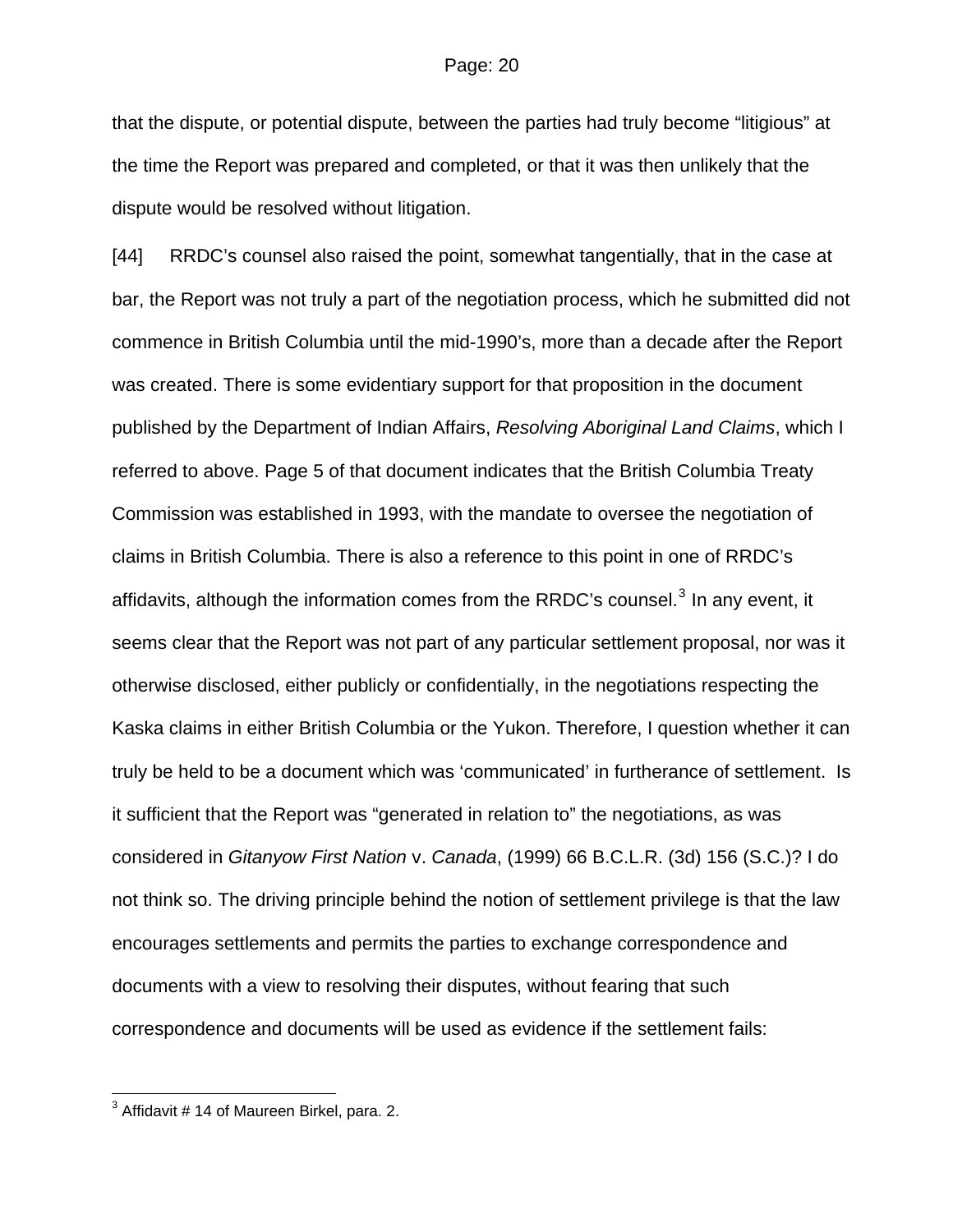*Leornadis* v. *Leonardis*, 2003 ABQB 577, at para. 4. In this case, there is no evidence that the Report was used in that fashion or that it is deserving of protection for the reasons set out in *Middelkamp*, cited above.

[45] Accordingly, I conclude that settlement privilege does not apply to the Report. **Waiver**

[46] In the event that I am in error above with respect to my findings that neither solicitor-client privilege nor settlement privilege applies to the Report, I will address the question of whether either or both forms of privilege have been waived. Here, counsel for RRDC submits that, in pleading that it has "no knowledge" of whether the RRDC and its members are part of the Kaska tribe of Indians, or whether the Kaska or the Kaska Nation is one of the aboriginal peoples of Canada, and whether and where Kaska's traditional territory exists in the Yukon, Canada has made *an affirmative pleading* with respect to its state of mind. Accordingly, RRDC ought to be able to make discovery of facts that relate to Canada's state of mind and fairness dictates that any privilege associated with such facts has been displaced.

[47] In *Fraser* v. *Houston*, 2002 BCSC 1378, Master Scarth, at para. 22, stated that the authorities relating to waiver of solicitor-client privilege set out the following principles:

- "1. Solicitor-client privilege should be interfered with only to the extent necessary to achieve a just result: *Descoteaux* v. *Mierzwinski*, [\[1982\] 1 S.C.R. 860](http://www.lexisnexis.com/ca/legal/search/runRemoteLink.do?service=citation&langcountry=CA&risb=21_T5575161322&A=0.6166432400519278&linkInfo=F%23CA%23SCR%23year%251982%25page%25860%25vol%251%25sel2%251%25sel1%251982%25&bct=A).
- 2. Waiver of solicitor-client privilege may occur in the absence of an intention to waive, where fairness and consistency so require. Waiver of privilege as to part of a communication will be held to be waiver as to the entire communication. Similarly, where a litigant relies on legal advice as an element of his claim or defence, the privilege which would otherwise attach to that advice is lost: *S. & K. Processors Ltd.* v. *Campbell Ave. Herring Producers Ltd*., [\[1983\] B.C.J. No.](http://www.lexisnexis.com/ca/legal/search/runRemoteLink.do?service=citation&langcountry=CA&risb=21_T5575161322&A=0.6294160207975771&linkInfo=F%23CA%23BCJ%23ref%251499%25year%251983%25sel1%251983%25&bct=A)  [1499.](http://www.lexisnexis.com/ca/legal/search/runRemoteLink.do?service=citation&langcountry=CA&risb=21_T5575161322&A=0.6294160207975771&linkInfo=F%23CA%23BCJ%23ref%251499%25year%251983%25sel1%251983%25&bct=A)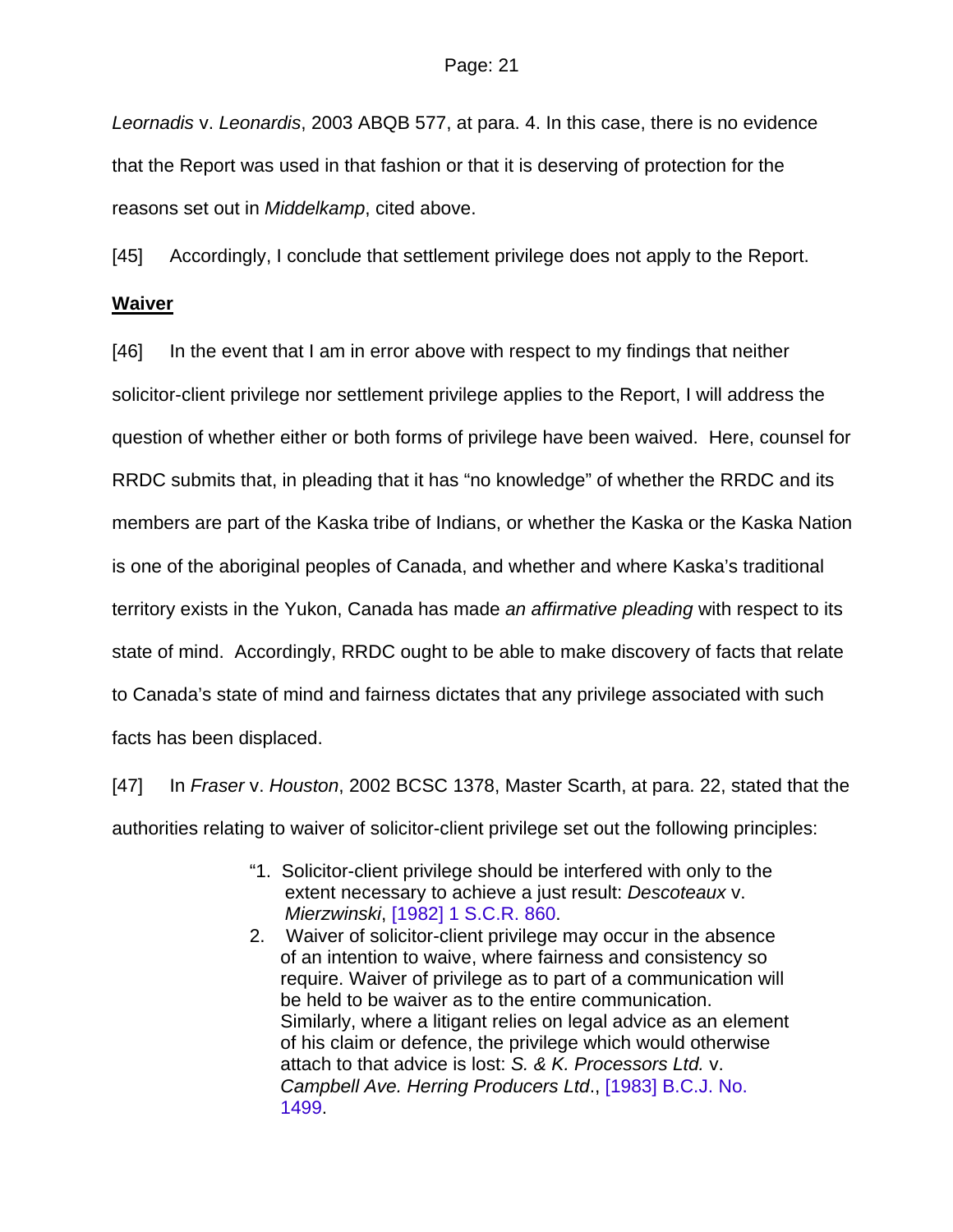- 3. A party will waive the protection of solicitor-client privilege when it voluntarily injects into the proceeding the question of its state of mind, and, in doing so, uses as a reason for its conduct the legal advice that it has received: *Morrison* (supra).
- 4. To displace solicitor-client privilege there must be an affirmative allegation which puts the party's state of mind in issue: *Pax Management Ltd*. v. *C.I.B.C*. [\(1987\), 14 B.C.L.R.](http://www.lexisnexis.com/ca/legal/search/runRemoteLink.do?service=citation&langcountry=CA&risb=21_T5575161322&A=0.6770939621063288&linkInfo=F%23CA%23BCLR2%23year%251987%25page%25257%25decisiondate%251987%25vol%2514%25sel2%2514%25sel1%251987%25&bct=A)  [\(2d\) 257](http://www.lexisnexis.com/ca/legal/search/runRemoteLink.do?service=citation&langcountry=CA&risb=21_T5575161322&A=0.6770939621063288&linkInfo=F%23CA%23BCLR2%23year%251987%25page%25257%25decisiondate%251987%25vol%2514%25sel2%2514%25sel1%251987%25&bct=A) (B.C.C.A.)." (my emphasis)

It is the fourth principle which counsel for RRDC says is applicable in the case at bar,

both to solicitor-client privilege and settlement privilege.

[48] RRDC's counsel also relies on *Sovereign General Insurance Co.* v. *Tanar* 

*Industries Ltd.*, 2002 ABQB 101, where Clackson J., at para. 46, quoted with approval

Berger J., as he then was, in *Ed Miller Sales & Rentals Ltd.* v. *Caterpillar Tractor Co.*,

[1992] 5 W.W.R. 531, who commented on how waiver may arise when a party raises an

issue about their state of mind:

". . . reliance by a party upon the words or conduct of the opposite party, thereby voluntarily injecting into the suit the question of the former's state of mind and rendering relevant an exploration of that party's reliance upon legal advice; waiver results.

. . .

None of these cases, in my opinion, is authority for the proposition that whenever and however state of mind is placed in issue, knowledge of the law is invariably relevant and solicitor-client privilege will yield. I am comforted in this view by the following statement by Van Camp J. in *Lloyds Bank*, supra, [\[1991\] O.J. No.](http://www.lexisnexis.com/ca/legal/search/runRemoteLink.do?service=citation&langcountry=CA&risb=21_T5575479910&A=0.049927327442406244&linkInfo=F%23CA%23OJ%23ref%25135%25year%251991%25sel1%251991%25&bct=A)  [135,](http://www.lexisnexis.com/ca/legal/search/runRemoteLink.do?service=citation&langcountry=CA&risb=21_T5575479910&A=0.049927327442406244&linkInfo=F%23CA%23OJ%23ref%25135%25year%251991%25sel1%251991%25&bct=A) at p. 167 [C.P.C.]: ". . . there is not waiver in every instance where the state of mind is in issue." See also *Hartz Canada Inc*. v. *Colgate-Palmolive Co*. [\(1988\), 27 C.P.C. \(2d\) 152](http://www.lexisnexis.com/ca/legal/search/runRemoteLink.do?service=citation&langcountry=CA&risb=21_T5575479910&A=0.5313708126633543&linkInfo=F%23CA%23CPC2%23year%251988%25page%25152%25decisiondate%251988%25vol%2527%25sel2%2527%25sel1%251988%25&bct=A) (Ont. H.C.)."

[49] Also, in *Leadbeater* v. *Ontario*, (2004) 70 O.R. (3d) 224, Spence J., of the Ontario

Superior Court of Justice held, at para. 51: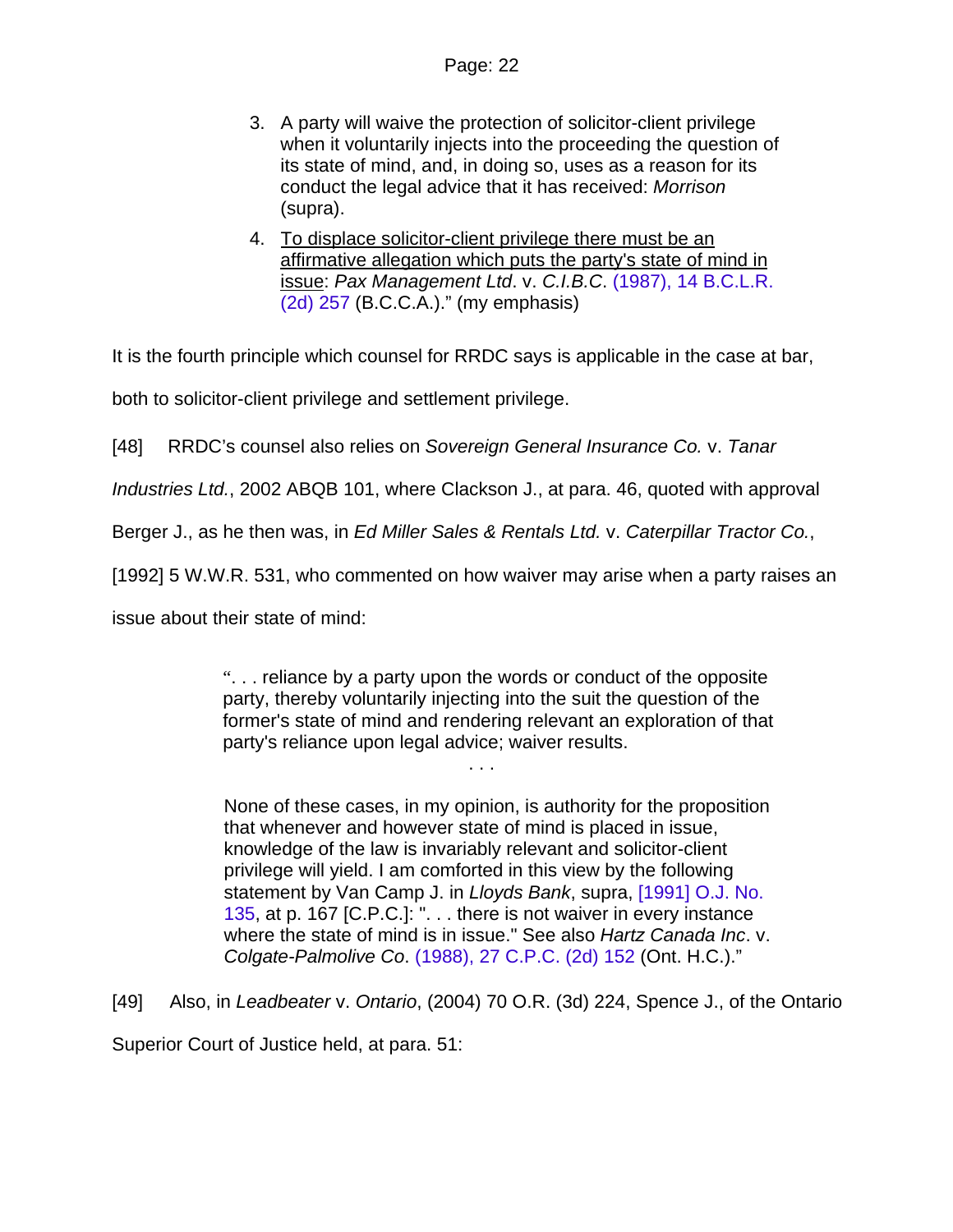"The principle that solicitor-client privilege is deemed waived when a party has placed its state of mind or knowledge in issue is a particular application of the broader principle that waiver may occur when fairness requires it. Courts have recognized that the issue of fairness to the party facing a trial has become one of the guiding principles that determine what constitutes waiver by implication, or deemed waiver: *Woodglen & Co. Ltd*. v. *Owens* [\(1995\), 24 O.R.](http://www.lexisnexis.com/ca/legal/search/runRemoteLink.do?service=citation&langcountry=CA&risb=21_T5586356407&A=0.37755229348778285&linkInfo=F%23CA%23OR3%23year%251995%25page%25261%25decisiondate%251995%25vol%2524%25sel2%2524%25sel1%251995%25&bct=A)  [\(3d\) 261](http://www.lexisnexis.com/ca/legal/search/runRemoteLink.do?service=citation&langcountry=CA&risb=21_T5586356407&A=0.37755229348778285&linkInfo=F%23CA%23OR3%23year%251995%25page%25261%25decisiondate%251995%25vol%2524%25sel2%2524%25sel1%251995%25&bct=A) at 270-271 (Gen. Div.); *Froates* v. *Spears*, [\[1999\] O.J. No.](http://www.lexisnexis.com/ca/legal/search/runRemoteLink.do?service=citation&langcountry=CA&risb=21_T5586356407&A=0.2645576009320222&linkInfo=F%23CA%23OJ%23ref%2577%25year%251999%25sel1%251999%25&bct=A)  [77](http://www.lexisnexis.com/ca/legal/search/runRemoteLink.do?service=citation&langcountry=CA&risb=21_T5586356407&A=0.2645576009320222&linkInfo=F%23CA%23OJ%23ref%2577%25year%251999%25sel1%251999%25&bct=A) at paras. 11-12 (Gen. Div.) (QL); J. Sopinka, S.N. Lederman & A.W. Bryant, *The Law of Evidence in Canada*, 2nd ed. (Toronto: Butterworths, 1999) at 758, s. 14.102." (my emphasis)

[50] Earlier, in *S. & K. Processors Ltd.* v. *Campbell Ave. Herring Producers Ltd.*, (1983)

45 B.C.L.R. 218 (S.C.), McLachlin J., as she then was, commented on waiver of privilege,

albeit in the context of solicitor-client privilege, at para. 6:

"Waiver of privilege is ordinarily established where it is shown that the possessor of the privilege (1) knows of the existence of the privilege, and (2) voluntarily evinces an intention to waive that privilege. However, waiver may also occur in the absence of an intention to waive, where fairness and consistency so require. …" (my emphasis)

[51] I am cognizant that because settlement privilege attaches to correspondence and documents in furtherance of settlement, it is a privilege which belongs to both parties and cannot be unilaterally waived by either: *Leonardis* v. *Leonardis*, cited above at para. 4. However, it seems to me that this general proposition goes to the question of whether the parties expressly or impliedly *intended* to waive the privilege. As McLachlin J. stated in *S. &. K.*, waiver may also occur in the absence of an intention to waive, where fairness so

requires, as I will address below.

[52] Canada submits that there is no definitive link between the allegedly privileged communication, namely the Report, and Canada's state of mind of "no knowledge". It says that the Crown makes no reference to the Report, or the legal opinions based on it, in its Statements of Defence, either implicitly or explicitly. With respect, I cannot accept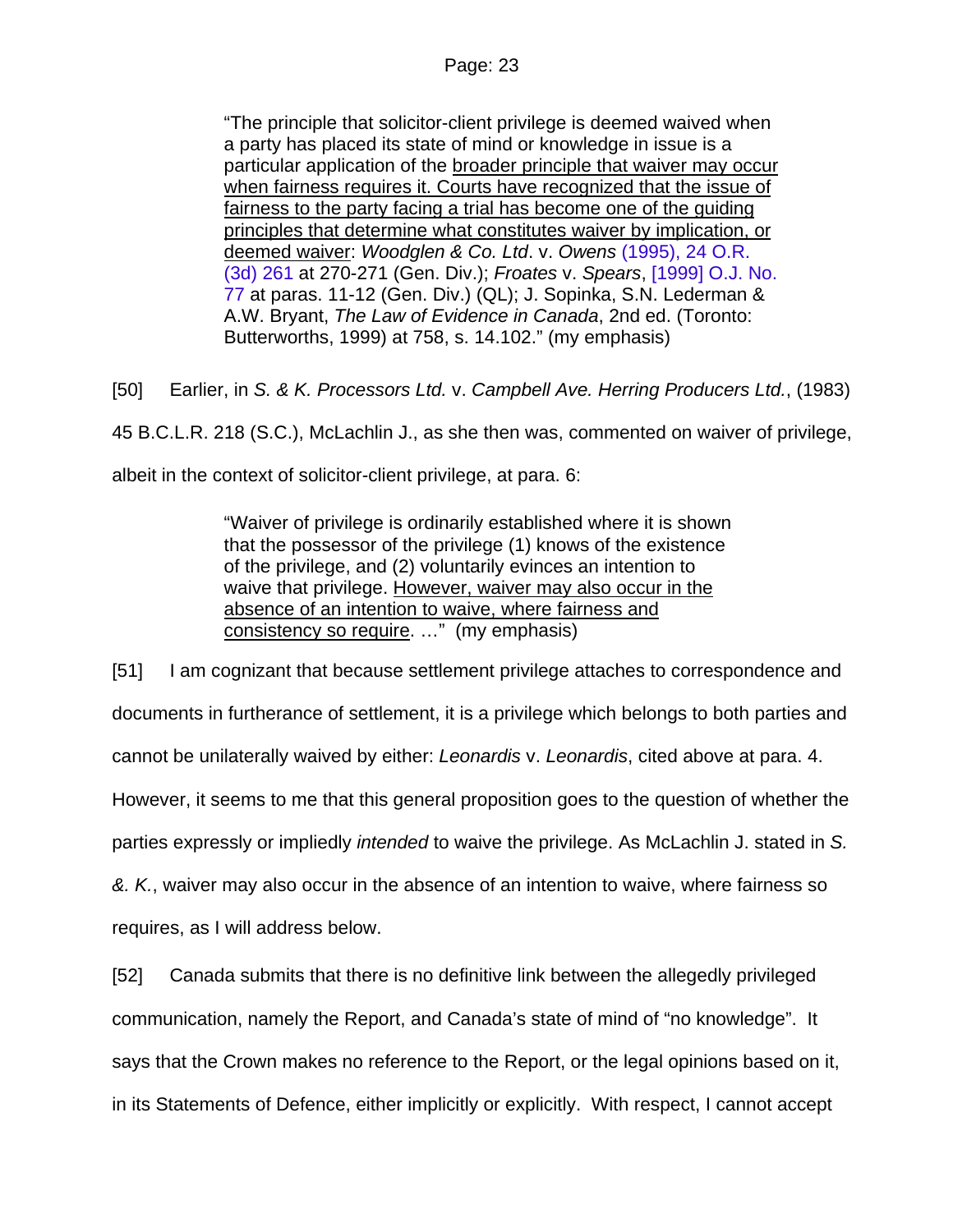this submission. Having reviewed the Report and having noted the several references in it to the Kaska people in the Yukon (which Canada presumably accepted as valid information, since its subsequent legal opinions, prepared in September 1982 and August 1983, were based in part on the Report), it seems an untenable position to say that the Report does not relate explicitly or implicitly to Canada's knowledge of the Kaska or the Kaska's traditional territory in the Yukon.

[53] I agree with RRDC's counsel that Canada has gone further than simply denying RRDC's allegations respecting the Kaska and the Kaska's traditional territory in its Statements of Claim. Had Canada's defence on these points been limited to a simple denial, then there would have been no issue with respect to waiver: see *Sovereign General Insurance Co.*, cited above, at paras. 40-41. However, going further and saying that Canada has "no knowledge" of such facts, affirmatively puts Canada's state of mind in issue, and fairness dictates that RRDC ought to be able to discover Canada on the point. Putting it in a slightly different way, if Canada had simply pled that it does not know whether the allegations respecting the Kaska and the Kaska traditional territory are true (as it suggested in its Reply to Notice to Admit, at para. 4), then, in my view, there would have been no argument supporting waiver of privilege. Saying one does not know whether something is true or not is equivocal and may include circumstances where a party has some actual knowledge of the alleged facts, but still cannot be sure one way or the other. However, saying that a party has "no knowledge" of such facts is an affirmative and unequivocal statement of that party's state of mind. And, while I recognize that there is not waiver in every instance where state of mind is at issue, where the issue is of such central importance to a party (RRDC) as in the case at bar, it would be unfair to deny that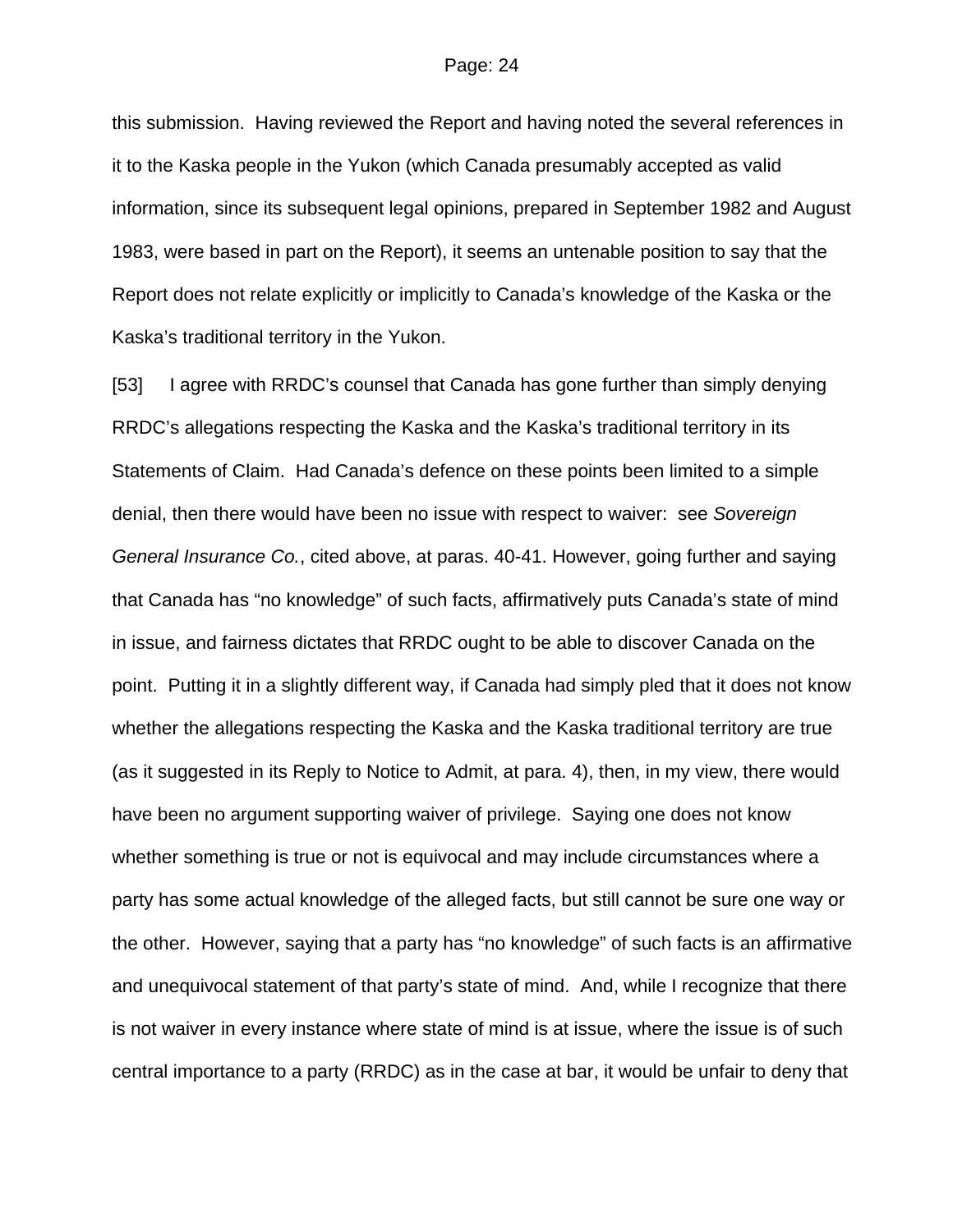party the opportunity of discovering its opponent by relying upon an assertion of privilege. Accordingly, I find in the alternative, that if either solicitor-client privilege or settlement privilege, or both, apply to the Report, there has been a waiver of privilege by Canada's "no knowledge" pleadings.

#### **Costs**

[54] RRDC seeks costs for this application in any event of the cause. According to Mark Orkin, Q.C., in *The Law of Costs*, 2<sup>nd</sup> ed. (Aurora: Canada Law Book, 2007), at p. 4-2: "An award of costs in any event of the cause has been called the extreme expression of disapproval by the court." In my view, costs may be ordered in any event of the cause in situations where a party's conduct is deserving of censure or where the losing party's case was so devoid of merit that the successful party should probably not have been put to the time and trouble of having to make the application. In this case, while I have found against Canada on all of the issues, my decision was not necessarily a foregone conclusion. Canada's counsel raised fairly arguable points with respect to both privilege and waiver. In these circumstances, I will award RRDC its costs for this application, but those costs shall follow the event.

#### **CONCLUSION**

[55] I direct that Canada produce the Report to counsel for RRDC by 4 p.m. on Wednesday, January 28, 2009, keeping in mind that RRDC's application to strike the "no knowledge" pleadings in Canada's Statements of Defence is scheduled for Wednesday, February 4, 2009.

[56] Because the Affidavit of Lisa Murphy #3, dated November 26, 2008, which has the Report attached as an exhibit, also contains the legal opinions provided to Canada